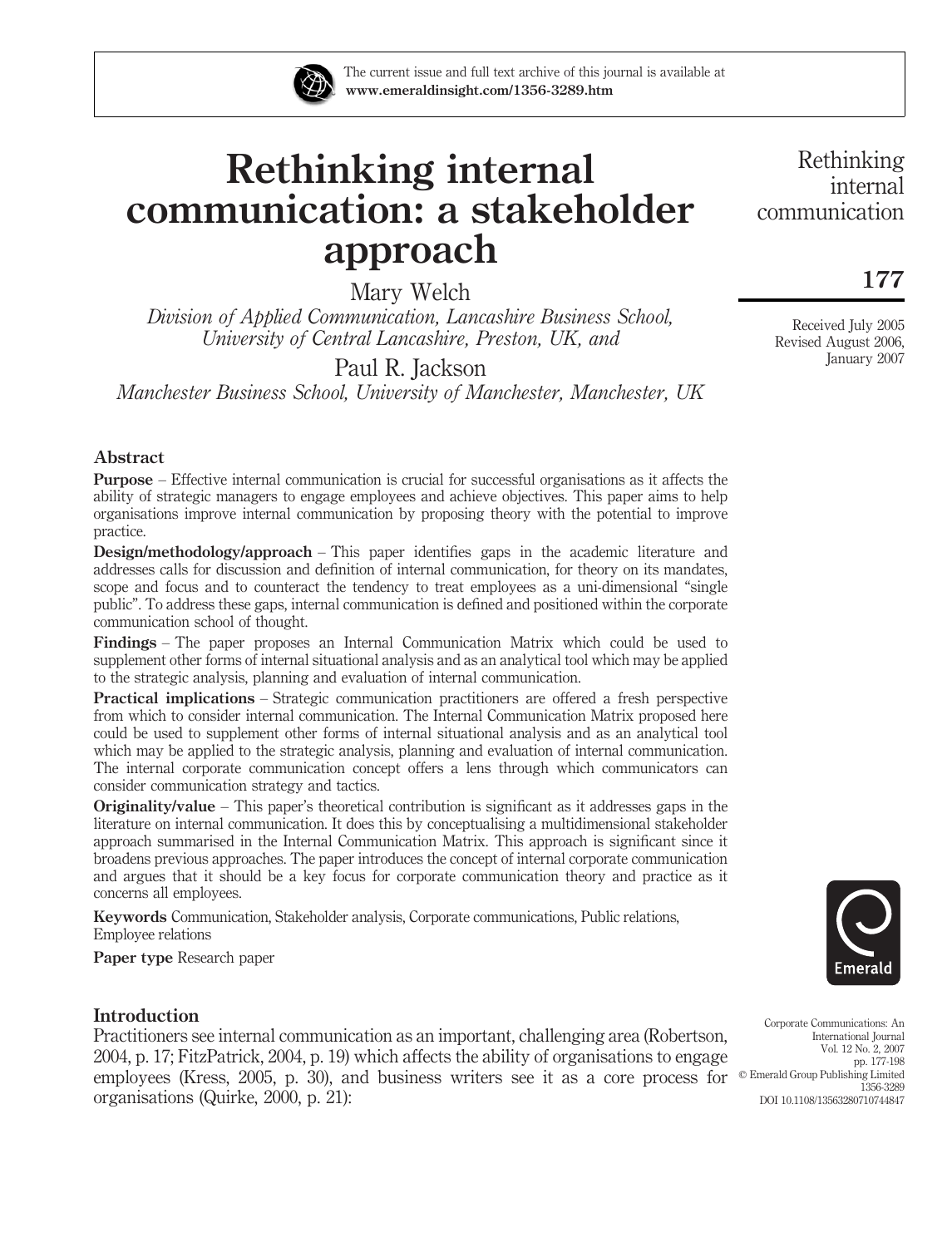In the information age an organization's assets include the knowledge and interrelationships of its people. Its business is to take the input of information, using the creative and intellectual assets of its people to process it in order to produce value. Internal communication is the core process by which business can create this value (Quirke, 2000, p. 21).

Internal communication happens constantly within organisations and includes informal chat on the "grapevine" as well as managed communication. This paper looks at managed communication and attempts to develop theory to assist in the management of internal communication. Despite its importance to practice, there are considerable gaps in internal communication theory and theorists have called for research on its mandates, scope and focus (Forman and Argenti, 2005, p. 257). Poor internal communication is a major concern for organisations since it results in workplace inefficiency (*Profile*, 2006, p. 4). To offer strategic communication managers a fresh perspective from which to consider internal communication management, this paper will discuss gaps in the literature, review the few existing definitions and offer a fresh approach.

Scholarship emphasises the need to be aware of alternative keywords associated with a research area (Hart, 1998, p. 6, 2001, p. 23). The term internal communication is used throughout this paper because it is preferred by corporate communication theorists (Van Riel, 1995, p. 13; Forman and Argenti, 2005)[1]. However, alternatives are used in the literature, sometimes interchangeably, including: internal relations (Grunig and Hunt, 1984, p. 240) employee communication (Argenti, 1996, p. 94; Smidts et al., 2001, p. 1051) internal communications (Cornelissen, 2004, p. 189) employee relations (Grunig and Hunt, 1984, p. 240; Argenti, 1996, p. 94; Quirke, 2000, p. 198) internal public relations (Jefkins, 1988, p. 287; Wright, 1995, p. 182) and staff communication (Stone, 1995, p. 115).

Grunig et al. (1992, p. 557) provide a review of internal communication research and conclude: "In spite of all of this research, however, we emerge from this section with little theoretical understanding of how internal communication makes organizations more effective." While they propose symmetrical communication as a way to improve effectiveness and achieve excellence, gaps in the literature on internal communication continue to be highlighted. Argenti (1996. p. 94) argues: "... no other corporate communication subfunction offers more of an opportunity for genuinely sought-after research than employee communication." Similarly, management scholars Smidts et al. (2001, p. 1051) suggest that internal communication is a "rather neglected" management instrument and Kitchen and Daly (2002, p. 49) call for definition and discussion of internal communication. In a recent text on public relations, Yeomans (2006, p. 337) observes that: "Very little attention is paid to internal communication by public relations scholars yet it is viewed as part of an organisation's strategic communication function."

Given the need for definition and discussion of internal communication established above, existing definitions will be discussed next. Argenti (1996, p. 94) refers to a paucity of definitions of internal communication and notes that literature reviewers "turn up the same few articles over and over again." Since, there are few definitions it is not surprising that over the past decade or so, a number of writers have cited the same passage from Frank and Brownell (1989) as a definition of internal communication (Van Riel, 1995, p. 13; Smidts et al., 2001, p. 1052; Dolphin, 2005, p. 172). The passage these authors cite as a definition of internal or employee communication reads: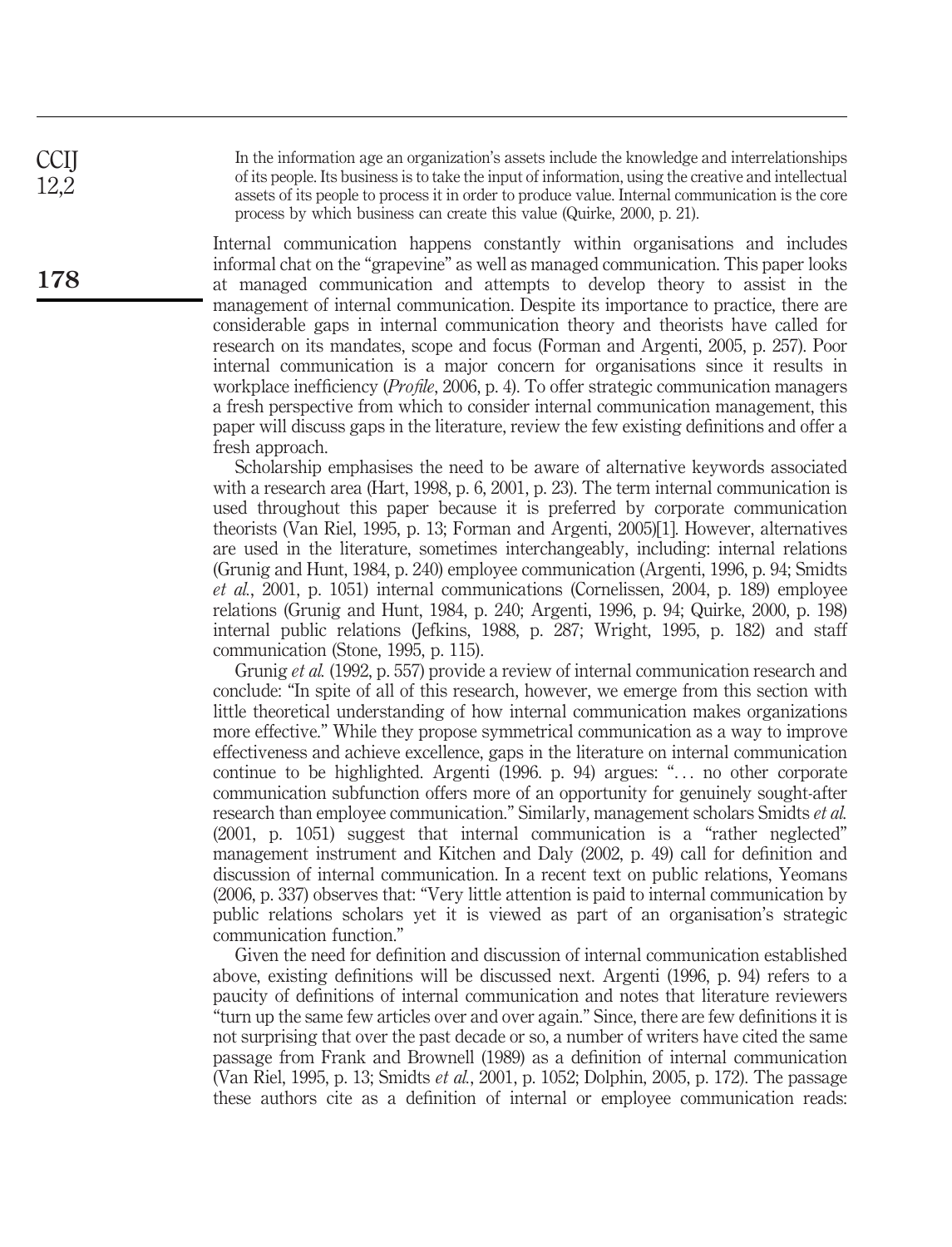"the communications transactions between individuals and/or groups at various levels and in different areas of specialisation that are intended to design and redesign organisations, to implement designs, and to co-ordinate day-to-day activities" (Frank and Brownell, 1989, pp. 5-6). Van Riel refers to this definition to describe internal communication as an element of organisational communication, within his model of overall integrated corporate communication, shown in Figure 1. Likewise, Dolphin (2005, p. 172) refers to the definition and explores internal communication in the context of the corporate communication function. Smidts et al. (2001, p. 1053) interpret it as employee communication and apply it to their consideration of employee communication with supervisors and colleagues.

However, the Frank and Brownell (1989) definition used by these three sources actually refers to organisational communication as a field of study and practice, not internal communication or employee communication as a part of integrated corporate communication. However, as noted above, their definition continues to be used as a definition of "internal communication". An unhelpful "continuous loop" seems to have occurred here with writers starved of alternatives referring to a dated and transactional definition of organisational communication to define internal communication. Thus, a number of theoretical questions ensue. Is Frank and Brownell's (1989) definition of organisational communication appropriate for internal communication today? Are internal communication and organisational communication simply the same thing? If they are different, how might "internal communication" be defined, where might it be positioned, who might be involved and what might be its purpose? To address these questions, it is necessary to:



Figure 1. Internal communication positioned within van Riel's (1995) integrated corporate communication model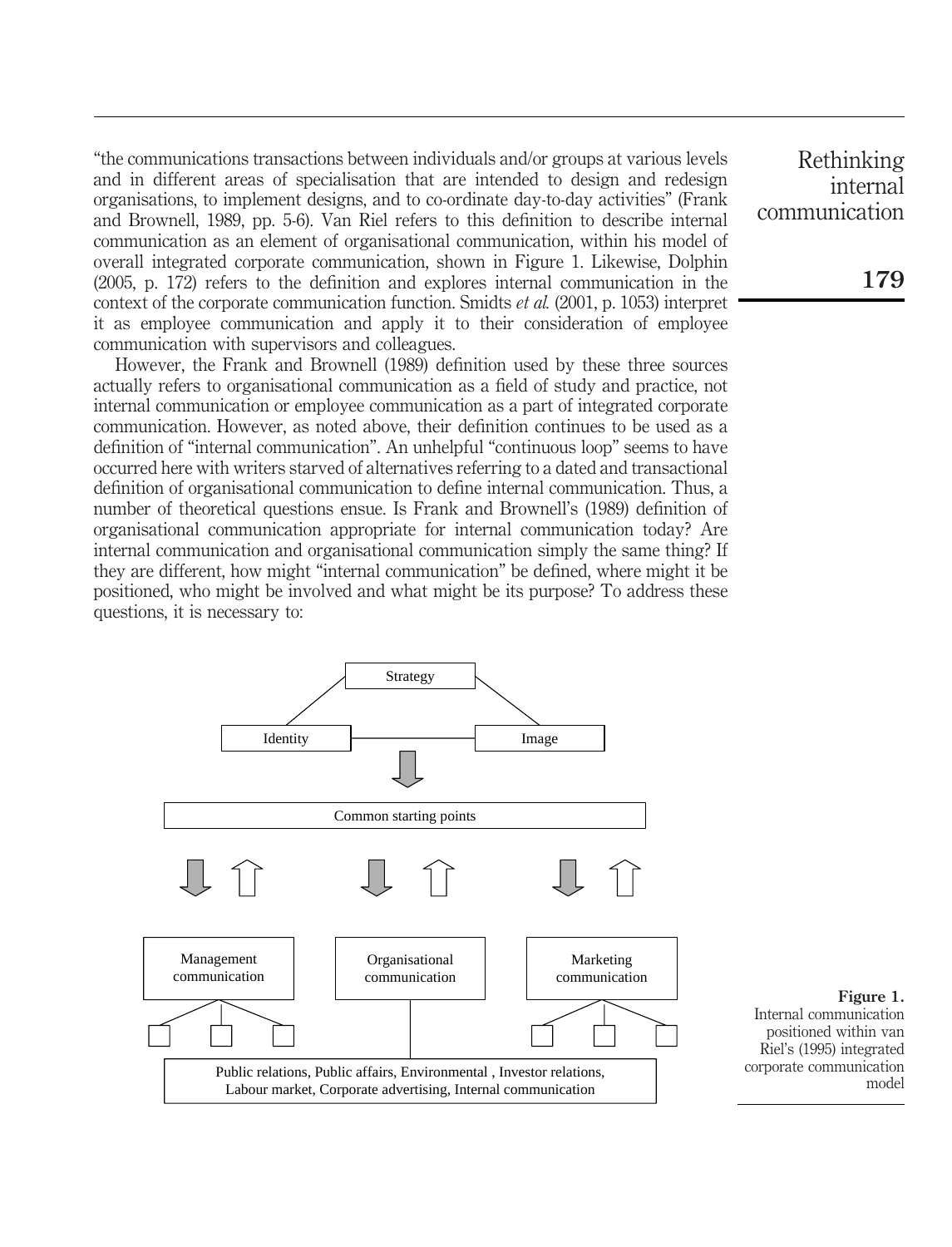| CCIJ<br>12,2 | map understanding of the fields of organisational communication and corporate<br>communication to position internal communication within a field of study;                                                 |
|--------------|------------------------------------------------------------------------------------------------------------------------------------------------------------------------------------------------------------|
|              | • critically review definitions to consider the nature, scope, focus and goals of<br>internal communication; and                                                                                           |
|              | • identify internal communication stakeholders.                                                                                                                                                            |
| 180          | A better understanding of these issues is vital if theorists hope to assist practitioners to<br>improve internal communication and contribute to improved employee engagement<br>and workplace efficiency. |

### Positioning internal communication

The organisational communication field of study looks at communication and organisational behaviour and is described in various ways. It is concerned with the symbolic use of language, how organisations function, and what their goals are (Mumby and Stohl, 1996, pp. 53-4). The discipline of organisational communication focuses on the context of organisations and their communication processes (Miller, 1999, p. 1). It can be seen as both "a way to describe and explain organisations" and an approach to "communication as a phenomenon" in organisations (Deetz, 2001, p. 5). Organisational communication scholars argue that all communication is part of an integrated whole. On the one hand, Cheney and Christensen (2001, p. 231) argue that internal and external communication no longer exist as separate fields since they have been superseded by the notion of fuzzy organisational boundaries. On the other hand, they use the term "external organizational communication" for clarity and then go on to define it as "public relations, marketing and issues management". They define internal communication as "employee relations, statements of mission and organizational development" (Cheney and Christensen, 2001, p. 231). These authors give a strong caution against the use of the internal/external communication labels without the benefit of reflection on the linkages between them and the resultant fuzzy organisational boundaries. This is useful as it reminds managers and theorists that internal communication becomes external as soon as the e-mail is forwarded to the media or the newsletter is taken home. Likewise, the CEO's performance on local TV may be viewed by external and internal stakeholders. Furthermore, individuals may have dual stakeholder roles of, for example, internal employee and external shareholder and/or customer.

So, the field of organisational communication is concerned with communication as a phenomenon. Additionally, in the years since 1989, understanding of the field of organisational communication has shifted to one of integrated external and internal communication with blurred boundaries between the two (Cheney and Christensen, 2001, p. 231). While there is recognition that internal communication has an identity, it is seen as being integrated with external communication. Given this, Frank and Brownell's (1989) definition of organisational communication (as a whole) cannot be appropriate for internal communication (as part of the whole). Therefore, the unhelpful continuous loop identified earlier needs to be addressed.

Corporate communication theorists also classify communication elements, including internal communication, while simultaneously recognizing that these form part of an integrated whole (Van Riel, 1995, p. 13; Argenti, 1996, p. 94; and see Varey, 2002, pp. 129-33 for an account of the development of the corporate communication school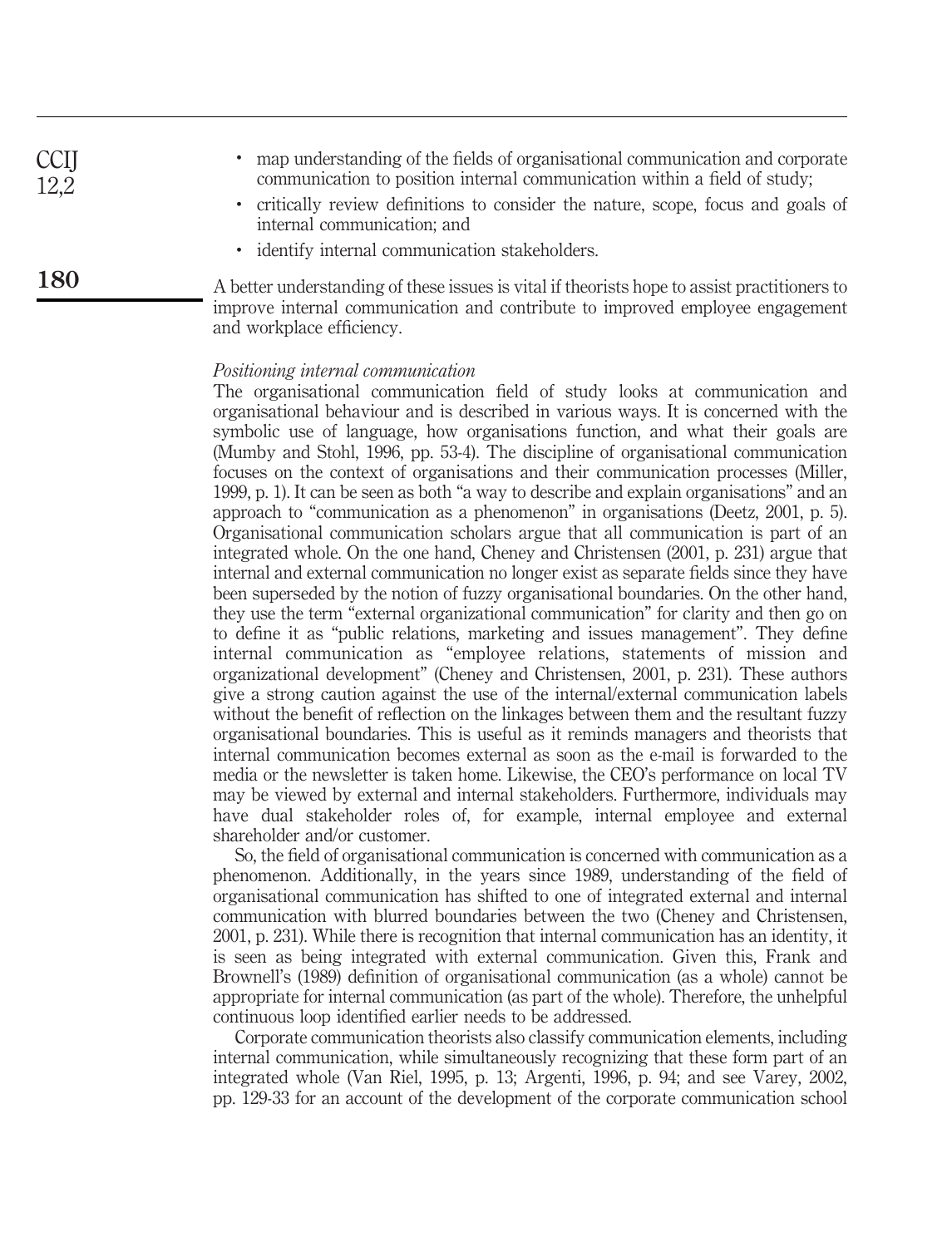of thought). However, there are differences in views of the concept within this school of thought. Argenti (1996, p. 77) sees corporate communication as a development of strategic corporate public relations concerned with: "image and identity, corporate advertising, media relations, financial communications, employee relations, community relations and corporate philanthropy, government relations and crisis communications." This differs from van Riel's (1995, p. 26) view (Figure 1) since he defines the field of corporate communication as:

... an instrument of management by means of which all consciously used forms of internal and external communication are harmonised as effectively and efficiently as possible, so as to create a favourable basis for relationships with groups upon which the company is dependant.

Van Riel's (1995, p. 13) approach describes the common starting points for communications activity as strategy, image and identity and identifies three types of corporate communication: management, organisational and marketing. In this view, management communication relates to communication concerning access to resources, including human resources. Marketing communication is described as advertising, direct mail, personal selling and sponsorship. Significantly, van Reil does not include public relations in "marketing communications" as marketing scholars are apt to do (Fill, 1999). Internal communication is seen as one of seven facets of organisational communication along with public relations, public affairs, environmental communication, investor relations, labour market communications (recruitment) and corporate advertising. These facets could arguably be better termed strategic public relations with the "public relations" facet changed to media relations, to distinguish it from the organisational communication school's perspective outlined above.

This review of the fields of study results in a perspective on organisational communication as concerned with communication in the abstract as a communication phenomenon, while corporate communication is seen as being concerned with communication as an instrument of management. This paper is aligned with the latter perspective as it is motivated (Lewin, 1945, p. 129) by a concern to contribute theory which may be of practical use. So, this paper sees internal communication positioned within the strategic public relations (adapted from van Riel) element of corporate communication. This adaptation is included in Figure 2 which shows van Riel's (1995) model, overlaid with a trapezoid indicating Argenti's (1996) view. Both these authors position internal communication as an element of strategic public relations. The problem with this view is that internal communication occurs in management and marketing communication areas of the model as well as the strategic public relations area. This suggests an apparent inconsistency with the model. To resolve this, the nature of internal communication will be considered next. Definitions will be considered, a new approach offered, and internal corporate communication will be proposed as a way to conceptualise the internal communication aspect of strategic public relations ("ICC" in Figure 2).

# Review of definitions

To consider the nature of internal communication, existing definitions of the term will be reviewed. Scholes (1997, p. xviii) takes a stakeholder perspective (for a review of literature on the stakeholder concept see Cornelissen, 2004, pp. 56-92) and defines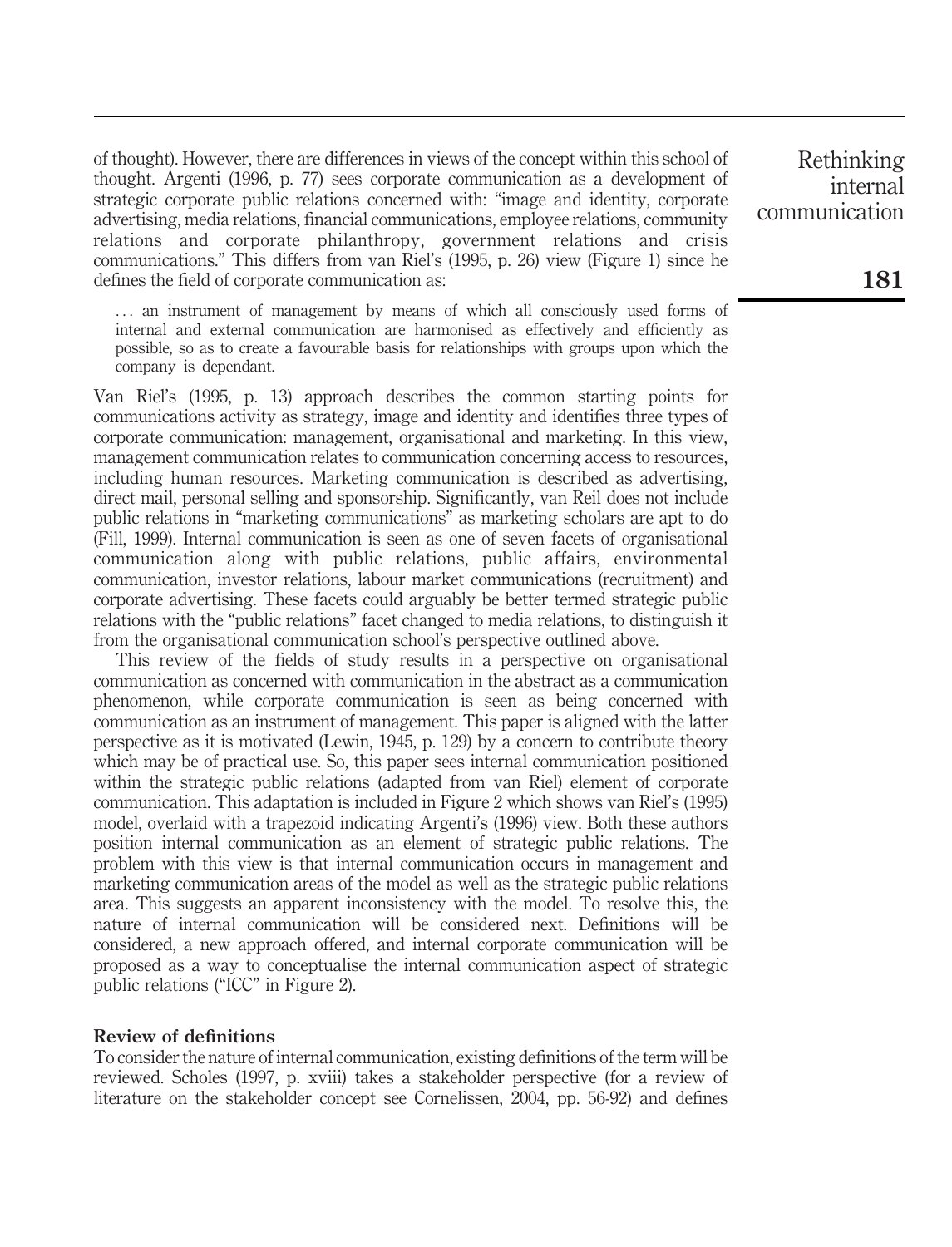#### Figure 2. Van Riel's (1995) integrated corporate communication model ( \*adaptations) with a trapezoid overlay indicating Argenti's (1996) view of corporate communication Identity Strategy Image Management communication Strategic public relations\* Marketing communication Common starting points ICC\* **CCII** 12,2 182

internal communication as: "The professional management of interactions between all those with an interest or 'a stake' in a particular organisation." This is useful because it suggests a strategic approach and focuses on the participants or stakeholders in internal communication. Unfortunately, Scholes's definition does not distinguish between different types of interests or stakes. Additionally, the phrase all of those could equally be applied to external as well as internal stakeholders. Nevertheless, Scholes's notion of internal communication as a professional process is useful since it signals the role of internal communication in the strategic management of organisations. Additionally, the focus on interactions in Scholes's definition is useful. However, since the outcome of interaction is relationship, it is necessary to include the term relationship in any definition of internal communication. This is supported by van Riel's viewpoint referred to above as it emphasises the relationship management role of internal communication.

Cheney and Christensen's (2001) definition, mentioned above, relates to employee relations, mission statements and organisational development. These suggest three levels of internal communication: day-to-day management (employee relations), strategic (mission) and project management (organisational development). Likewise, Kalla (2005, p. 304) highlights the multi-disciplinary interest in internal communication and defines "integrated internal communications" as "all formal and informal communication taking place internally at all levels of an organisation." Kalla sees the concept as drawing from the four broad communications domains outlined and debated in a special edition of Management Communication Quarterly (Miller, 1996, pp. 3-4): business communication (Reinsch, 1996), management communication (Smeltzer, 1996), corporate communication (Argenti, 1996) and organisational communication (Mumby and Stohl, 1996).

Cornelissen's (2004, p. 189) glossary definition of internal communications takes a simple tactical perspective, focusing on methods: "all methods (internal newsletter, intranet) used by a firm to communicate with its employees." This focus on tactics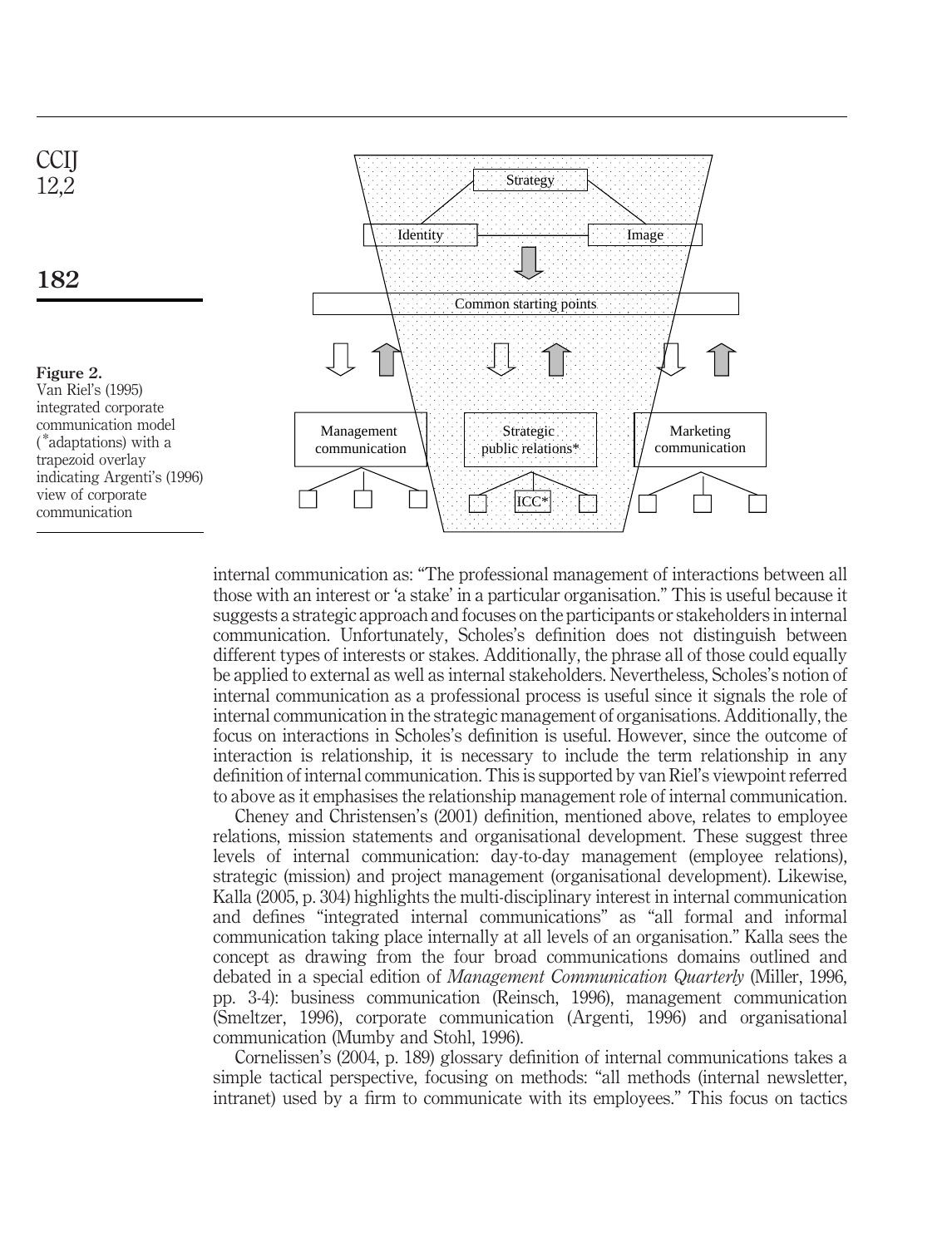lacks a sense of internal communication as part of strategic management. However, it does highlight the need to consider the media and by implication, message content involved in internal communication.

Drawing from the above discussion, an initial definition can be constructed. Internal communication is understood here as the strategic management of interactions and relationships between stakeholders at all levels within organisations. On the one hand, this definition is a useful contribution and an attempt to address gaps in the literature, including previous definitions with a transactional focus. On the other hand, it does not go far enough. Recent calls for further research on internal communication include an appeal to consider its "mandates and scope ... [and] whether companies can focus on all employees" (Forman and Argenti, 2005, p. 262). Gaps in theory are highlighted by criticism directed at public relations writing on internal communication because "employees are too often treated as a single public" (L'Etang, 2005, p. 522). This paper responds to these calls by broadening the definition begun at the start of this paragraph. It does this by offering an approach to internal communication which differentiates stakeholder groups while simultaneously providing a means to focus on all employees. Thus, it provides a stakeholder approach to internal communication and the next section develops this approach.

## A stakeholder approach to internal communication

If internal communication is the strategic management of interactions and relationships between stakeholders at all levels within organisations, these stakeholders need to be identified. This may seem an obvious step and it has been suggested in the past (Bernstein, 1984, p. 97) but L'Etang (2005, p. 522) criticises the continuing tendency for internal communication writers to treat employees as a single entity. L'Etang uses the term public, but stakeholder is preferred here as it reflects Freeman's (1984) stakeholder approach (see Grunig and Repper, 1992, p. 125; Cozier and Witmer, 2001, p. 617 for discussion of the terms stakeholders and publics).

Freeman's (1984, p. 25) stakeholder approach defines stakeholders as: "any group or individual who can affect or is affected by the achievement of the firm's objectives." Freeman (1984, p. 216) struggled with the use of the term internal stakeholder. He initially rejected its use because he felt it was opposed to his externally focused stakeholder approach to strategic management. The stakeholder approach calls for organisations to become more responsive to forces in their external environment by engaging in situational analysis and widening their understanding of their external stakeholders. Freeman (1984, pp. 216-19) notes that he eventually accepted the legitimacy of the term internal stakeholder after research with managers demonstrated that they identified with the concept of internal stakeholder groups. In a cautionary note, Freeman (1984, p. 218) emphasises the need for organisations to keep an external focus: "internal stakeholders must be seen as the conduit through which managers reach other external stakeholders." Freeman's research identified a range of internal stakeholders including line management (boss and boss's boss), team members, and other internal groups (related departments, subsidiary managers). In later work, Freeman (1999, p. 233) calls for more theory on: "different but useful ways to understand organizations in stakeholder terms" and endorses Jones's (1995, p. 408) work on instrumental stakeholder theory which identifies employee stakeholder groups and subgroups. The stakeholder approach emphasises ethical management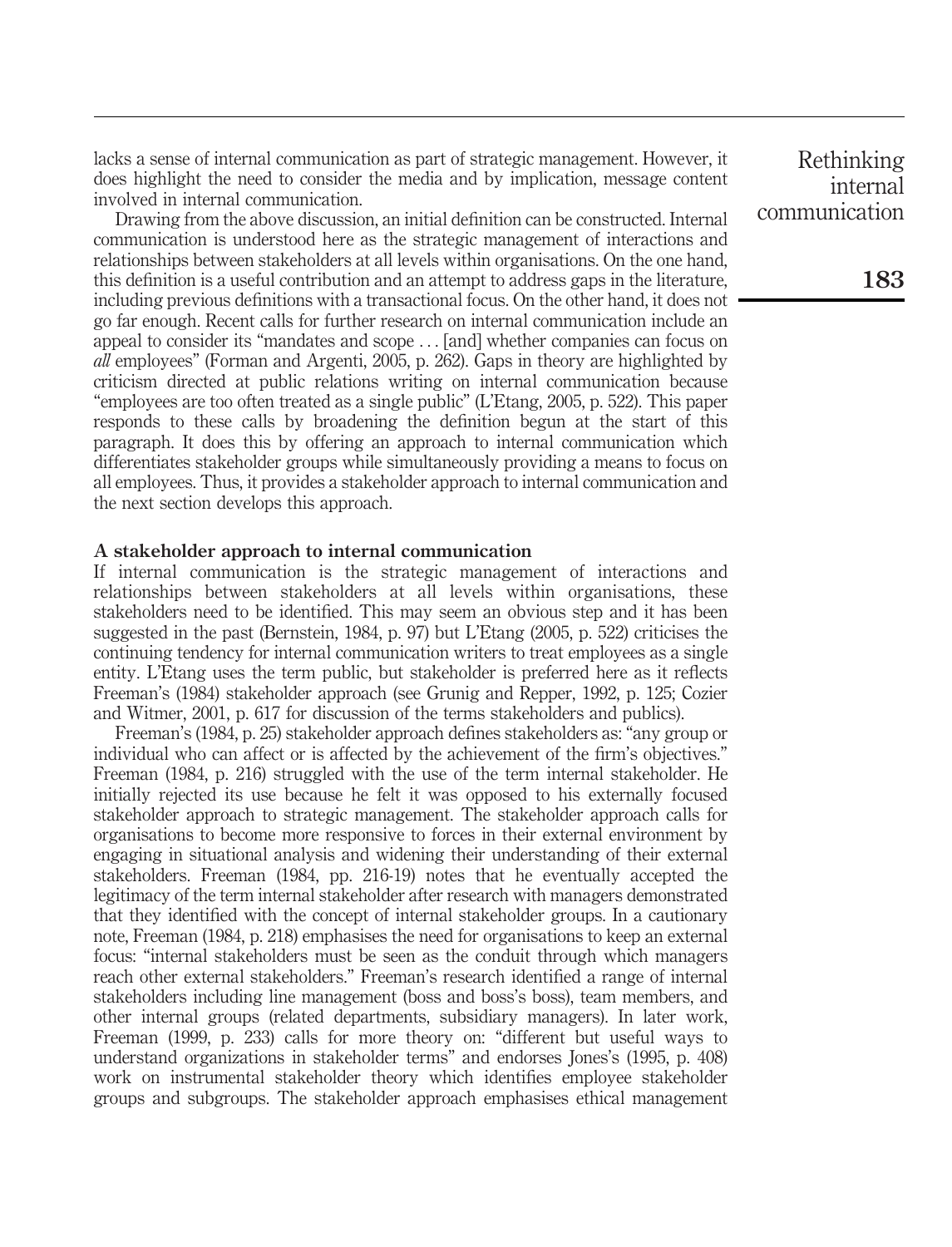behaviours (Jones, 1995, p. 420; Freeman, 1999, p. 234). Moreover, ethical business practices such as the Potter Box approach (McElreath, 1996; Parsons, 2004) emphasise the need to identify and prioritise stakeholders.

Differentiating internal stakeholder groups could be approached from a number of directions such as segmentation by demographics or by occupational classification systems (e.g. the UK Standard Occupation Classification system available at: www. statistics.gov.uk). Organisations in different sectors will have different employee groupings depending on their particular purpose. For example, in UK higher education the following staff groupings are commonly identified: manual and ancillary, academic support, administrative, academic, and research. Alternatively, structural levels could be used to identify broad organisation stakeholder groups echoing the levels derived from Cheney and Christensen's (2001) work mentioned earlier. The levels are: strategic management, day-to-day management, team and project management. Stakeholder theory encourages managers to consider different groups with different stakes in an organisation. Applying this to internal communication results in the identification of participants representing different stakeholder groups at different levels in organisations:

- all employees;
- . strategic management: the dominant coalition, top management or strategic managers (CEOs, senior management teams);
- . day-to-day management: supervisors, middle managers or line-managers (directors, heads of departments, team leaders, division leaders, the CEO as line manager);
- . work teams (departments, divisions); and
- . project teams (internal communication review group, company-wide e-mail implementation group).

Taken together, stakeholder group, organisational level and participants suggest a series of interrelated dimensions of internal communication. This leads to a refinement of the initial definition proposed earlier with a view of internal communication as the strategic management of interactions and relationships between stakeholders within organisations across a number of interrelated dimensions including, internal line manager communication, internal team peer communication, internal project peer communication and internal corporate communication. These four interrelated elements of internal communication can be considered dimensions of internal communication. When this typology of internal communication is applied to aspects of internal communication management, a matrix results (Table I).

Aspects of internal communication management include participation in communication, its direction and the content of communication. The direction of internal communication flow between participants has received attention in previous literature (White and Mazur, 1995, p. 172; Stauss and Hoffmann, 2000, p. 145) with the key issue being the dominance of internal communication media classified as one-way or asymmetrical (Grunig and Hunt, 1984, p. 22), vertical or downward (Clampitt, 2000, p. 51) at the expense of media classified as excellent (Grunig et al., 2002, p. 487), two-way symmetrical (Grunig and Hunt, 1984, p. 22), lateral or horizontal (Clampitt, 2000, p. 51) or upward communication (Tourish and Hargie, 2004, p. 189). Content is

**CCII**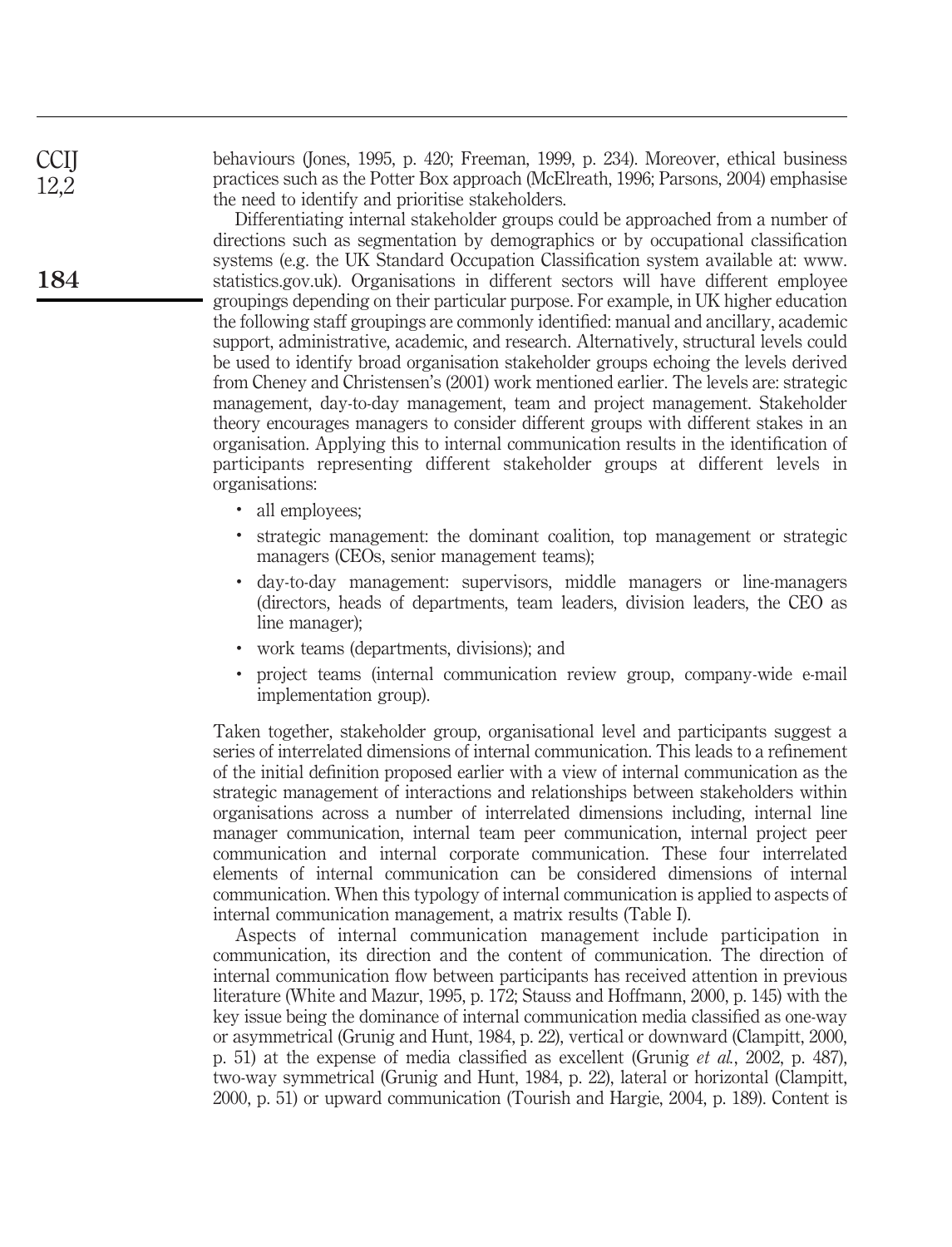| Dimension                                       | Level                                   | Direction                | Participants                           | Content                                                                                                            | Rethinking<br>internal                       |
|-------------------------------------------------|-----------------------------------------|--------------------------|----------------------------------------|--------------------------------------------------------------------------------------------------------------------|----------------------------------------------|
| 1. Internal line<br>management<br>communication | Line<br>managers/<br>supervisors        | Predominantly<br>two-way | Line<br>managers-employees             | Employees' roles<br>Personal impact, e.g.<br>appraisal discussions.<br>team briefings                              | communication                                |
| 2. Internal team<br>peer<br>communication       | Team<br>colleagues                      | Two-way                  | Employee-employee                      | Team information, e.g.<br>team task discussions                                                                    | 185                                          |
| 3. Internal project<br>peer<br>communication    | Project group<br>colleagues             | Two-way                  | Employee-employee                      | Project information, e.g.<br>project issues                                                                        |                                              |
| 4. Internal<br>corporate<br>communication       | Strategic<br>managers/top<br>management | Predominantly<br>one-way | Strategic<br>managers-all<br>employees | Organisational/corporate<br>issues, e.g. goals,<br>objectives, new<br>developments, activities<br>and achievements | Table I.<br>Internal communication<br>matrix |

understood to refer to what is communicated, the message material. Smidts et al. (2001, p. 1052) distinguish the content of messages as an important dimension. These authors describe content of employee communication as information about: employees' roles, organisational issues (goals, objectives, new developments, activities and achievements) and personal contributions. The internal communication matrix includes examples of the content of internal communication associated with each dimension. The content suggestions indicate principal content while recognising the interconnected nature of subject matter. This view of internal communication leads to distinctions based on: who communicates, to whom, in what way, with what content, and leads to the question, for what purpose?

The four dimensions of internal communication will be considered in turn. First, line management occurs at every level within organisations since senior managers answer to the chief executive officer as line manager. Line management communication relates to matters concerning employee roles and the impact of their personal communication. This type of internal communication involves methods such as target-setting discussions and appraisal meetings. It relates to day-to-day management activities like access to resources, financial management and human resource management (Van Riel, 1995, pp. 8-14). Line management or superior-subordinate communication has been extensively researched by previous authors (Grunig *et al.*, 1992, p. 541). Second, team level internal communication may involve employees and managers in a team situation and as such can be considered as peer-to-peer or employee-to-employee communication in a group setting. Internal team peer level communication content includes team task discussions. Third, project level internal communication may involve colleagues working on particular projects. Communication revolves around project issues and is predominately two-way. Participants include employees and managers as project members and thus involves peer or employee-to-employee communication. The aims of this type of internal communication centre on delivering specified project or team goals and communication in networks and small groups have been extensively researched (Grunig et al., 1992, p. 540). As there is already a rich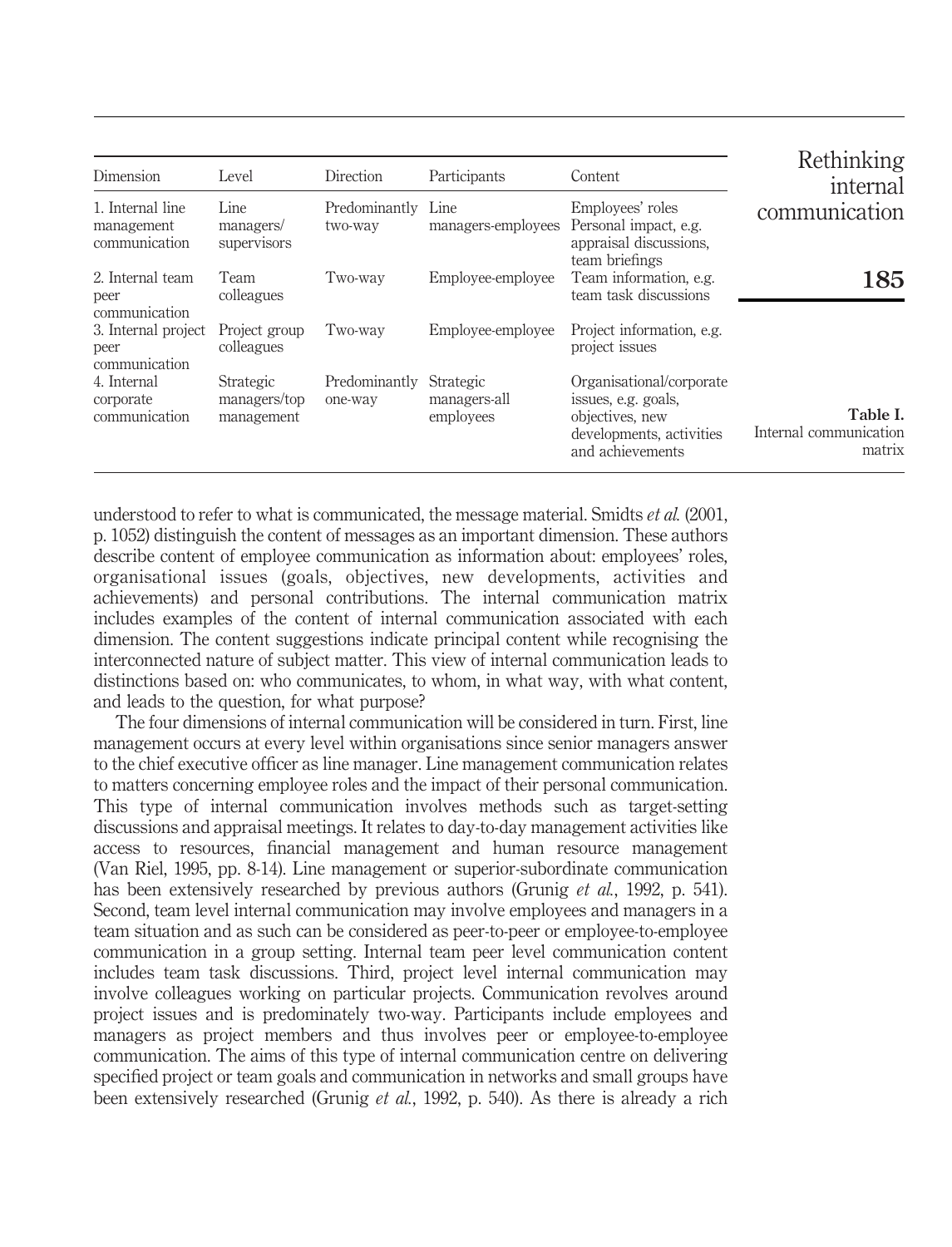literature on line management, team and project internal communication it is not an area for development in this paper.

## Internal corporate communication

The fourth dimension of internal communication is important as it focuses on communication with all employees and thus addresses the vacuum highlighted by Forman and Argenti (2005, p. 262). Academics (Saks, 2006, p. 615) and practitioners (Kress, 2005, p. 30) emphasise the role of clear, consistent and continuous communication in building employee engagement. This suggests that internal corporate communication managers can contribute to engaging employees throughout the organisation. The internal corporate communication dimension is defined as communication between an organisation's strategic managers and its internal stakeholders, designed to promote commitment to the organisation, a sense of belonging to it, awareness of its changing environment and understanding of its evolving aims. The concept is shown in Figure 3 and each element is discussed in the following sections.

### Managers and messages

The four arrows emitting from the strategic management centre circle in Figure 3 represent corporate messages and the arrow tips represent the goals of internal corporate communication. The dotted circle represents all employees in the organisation. While the concept of internal corporate communication is useful because it considers communication with all employees, it may be criticised because the direction of the messages from strategic management to all employees is



Figure 3. Internal corporate communication

**CCIJ** 12,2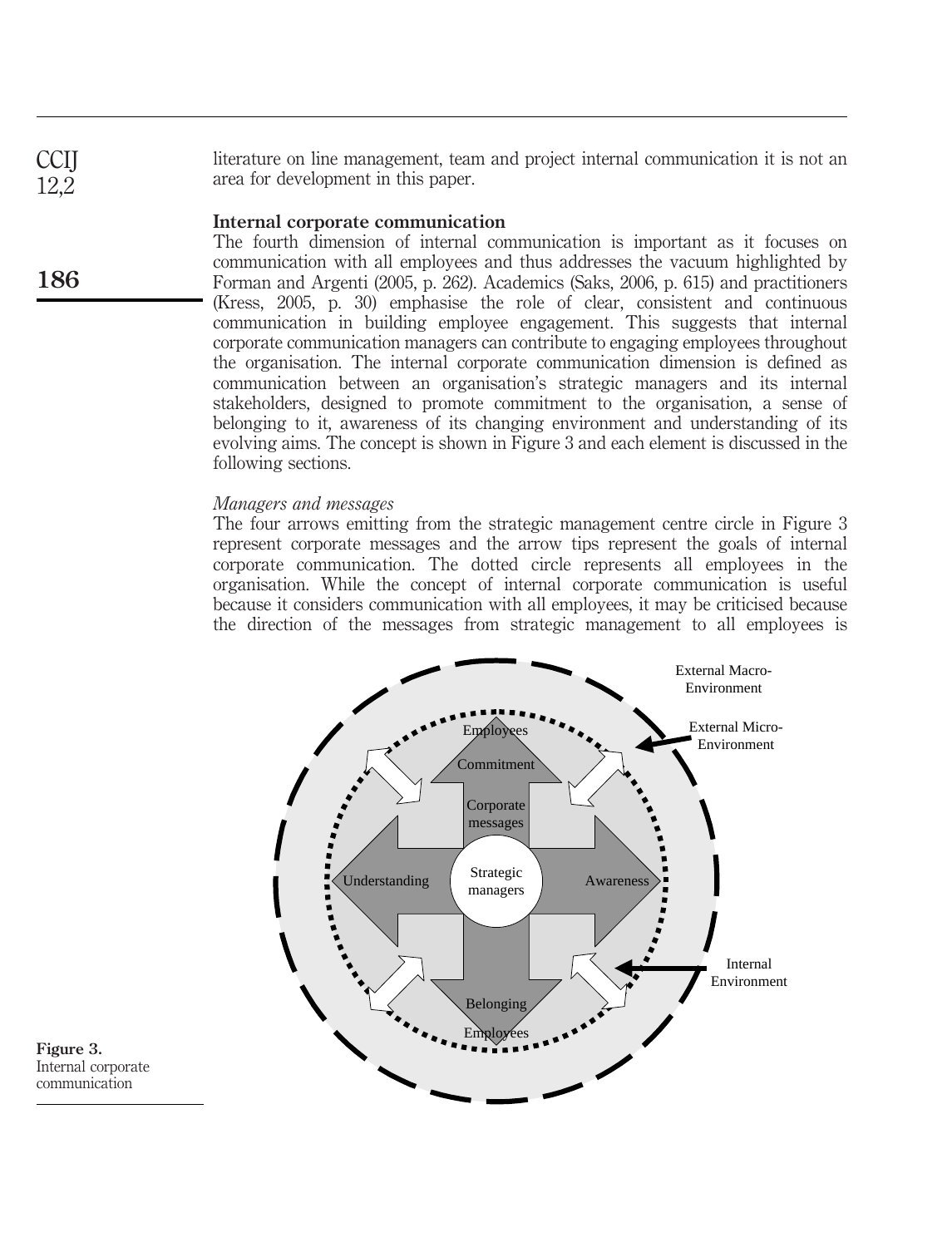predominately one-way. The influential excellence study research stream identifies dialogue or symmetrical two-way communication as important to successful internal communication (Grunig and Hunt, 1984, p. 245; Grunig et al., 1992, p. 557, 2002, p. 487; Dozier *et al.*, 1995, p. 229). This school of thought (Grunig *et al.*, 2002, p. 15) defines two-way symmetrical communication as a model of public relations which: "attempts to balance the interests of the organization and its publics, is based on research, and uses communication to manage conflict with strategic publics ... Symmetrical practitioners, therefore, have mixed motives (they are loyal both to their employees and to the [other] publics of their organizations)."

While the excellence study researchers see two-way symmetrical communication as ideal, and note that a symmetrical system of internal communication is one of 17 characteristics of excellent organisations, it would be unrealistic to suggest that internal corporate communication can be conducted principally as face-to-face dialogue. Except in very small organisations, it is a practical impossibility for senior managers to meet and discuss strategy with all employees. One-way communication from strategic managers to all employees is both unavoidable and necessary and is represented by the four one-way arrows in Figure 3. One-way communication is appropriate in circumstances where message consistency is important and in this case, mediated means of communication are a necessary strategic choice. Mediated communication involves the use of some sort of communication media (external news release, corporate television advertisement, corporate web site, internal newsletter). Internal mediated communication can be considered symmetrical: "if its content meets the employees' need to know rather than the management's need to tell" (Grunig et al., 2002, p. 487). If organisations have symmetrical line-management, team and project internal communication, and senior managers encourage upward critical communication (Tourish and Robson, 2006, p. 711) from these sources, they could have an idea of what employees want to know. So internal corporate communication would be underpinned with two-way symmetrical communication to provide opportunities for dialogue (indicated by the four double-headed arrows in Figure 3). Research into employee preferences for channel and content of internal corporate communication is required to ensure it meets employees' needs.

Mediated communication can involve controlled or uncontrolled media. In their seminal work, Grunig and Hunt (1984, p. 456) note that senior management can send key internal messages to all employees using controlled media. This is important for the dimension of internal corporate communication as the communication content cannot be filtered by gatekeepers in the way "uncontrolled" line-management messages can be. The content of controlled media is entirely in the control of the organisation as corporate communicators decide on the content, format and mode of delivery. Controlled media such as internal newsletters, newspapers, video presentations and podcasts allow senior management to control message content, format and channel. By contrast, uncontrolled media messages are filtered by gatekeepers so that senior managers have less control over message content, format and channel. External examples of filtering include print and broadcast media where journalists and editors are the gatekeepers. Internally line-management may filter or distort strategic messages with their own opinion or interpretation. Recipients of corporate media may of course, filter the information themselves, in the same way they can tune in or out of a team briefing meeting. However, senior management have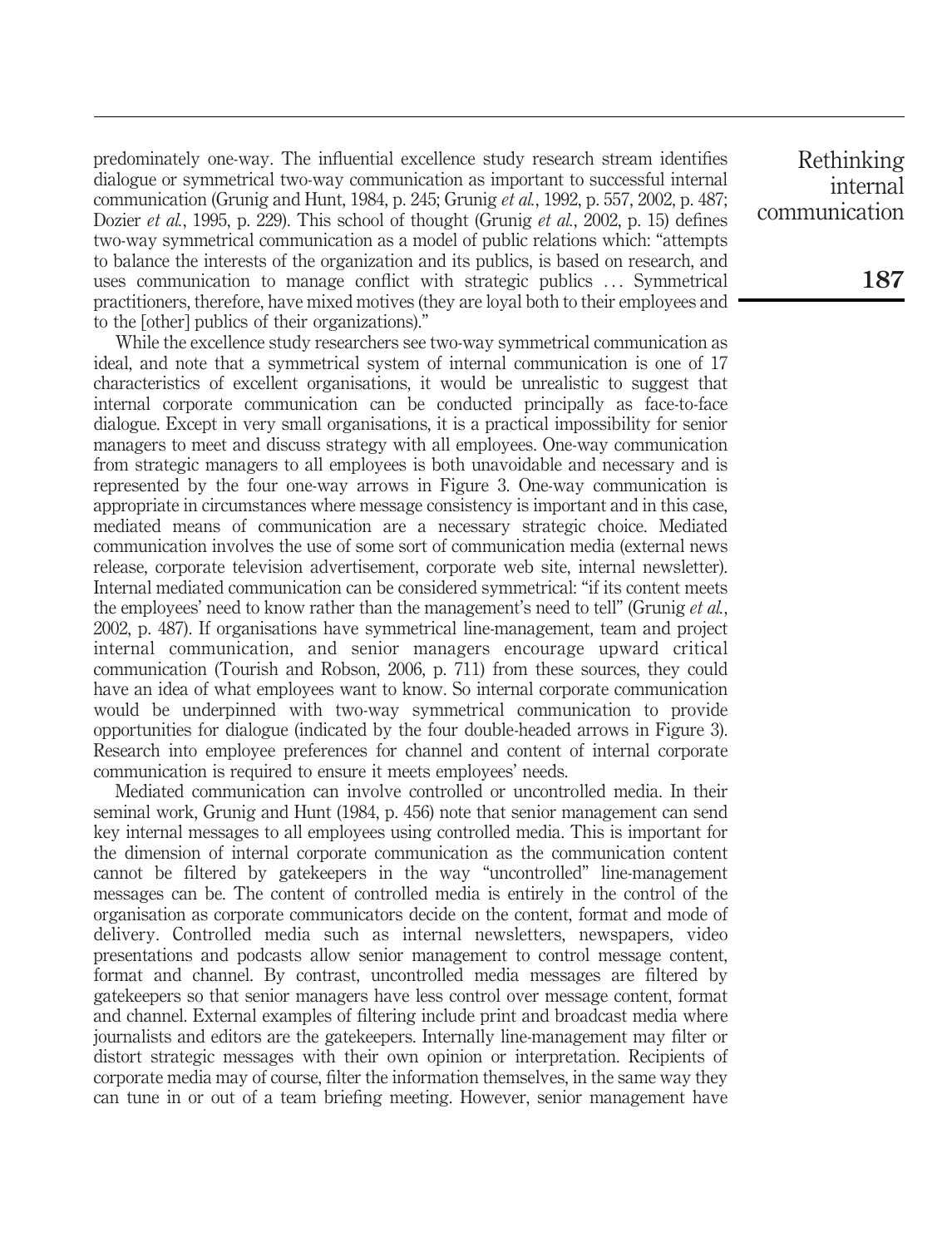access to a range of media or channels which can carry controlled content and this represents an important strategic resource. This resource can be deployed by means of push media (Ranchhod et al., 2002, p. 10) (e.g. electronic or print newsletters) or pull media (corporate web site, podcast of the CEO's annual address to staff). Employee preferences for types of communication media for different dimensions of internal communication require further study to ensure they meet employee needs. Similarly, employee preferences for the amount of information they want on a variety of topics require further study to ensure internal corporate communication meets employee needs since there is a danger that internal corporate communication might be seen as contributing to information overload.

Traditionally, authors have seen mediated communication sources such as written publications as the least preferred method of internal communication (Wright, 1995, p. 183) and face-to-face communication as the most preferred. However, this view has been challenged in the past in the context of management communication (Lengel and Daft, 1988, p. 225) and merits further examination in the context of internal corporate communication. This is particularly important given the increasing proportions of new employee roles, such as the knowledge worker role, in the workforce (Quirke, 2000, p. 95; Sparrow and Cooper, 2003, p. 11). Such changes in the role of employees raises questions for internal communication such as to what extent knowledge workers may have different internal communication preferences (for content, amount, and method) in comparison to other types of workers.

### Goals of internal corporate communication

The goals of internal corporate communication are indicated in the four arrow heads in Figure 3. They include:

- . contributing to internal relationships characterised by employee commitment;
- . promoting a positive sense of belonging in employees;
- . developing their awareness of environmental change; and
- . developing their understanding of the need for the organisation to evolve its aims in response to, or in anticipation of, environmental change.

These interrelated aims and the literature reviewed to develop them are considered next.

First, research on commitment and communication focuses on day-to-day management communication (Meyer and Allen, 1997; De Ridder, 2004), merger situations (Dackert *et al.*, 2003), and ethical workplace practices (Jackson, 2004). Commitment research is applied here to the concept of internal corporate communication. Meyer and Allen (1997, pp. 11-13) identified three types of workplace commitment. In their view, affective commitment relates to emotional attachment with the organisation. Affectively committed employees are in the organisation because they want to be there. Continuance commitment relates to the costs of leaving the organisation, these employees are there because they need to be there. Normative commitment relates to a feeling of obligation to the organisation, these employees are there because they feel they ought to be. So commitment can be thought of as the type or degree of loyalty to the organisation. Commitment is described as a positive attitude among employees and is defined in terms of individual

188

**CCII** 12,2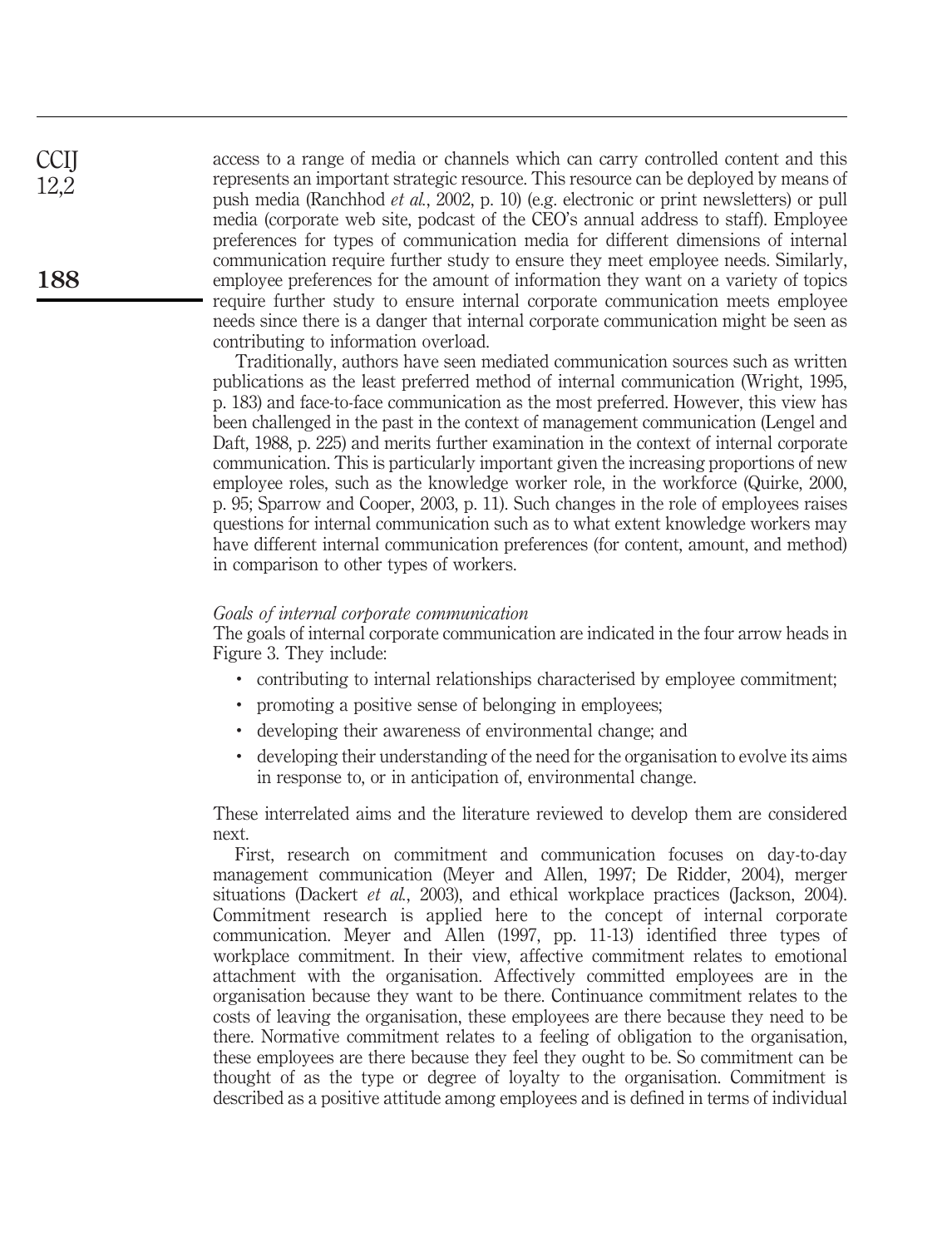identification and involvement with an organisation (De Ridder, 2004, p. 21). De Ridder argues that commitment can be positively impacted by quality task communication, represented by line-management, team and project communication in the Internal Communication Matrix (Table I), and by non-task related communication. Non-task communication equates to internal corporate communication in the matrix since it deals with De Ridder's (2004, p. 28) concern with: "explaining [corporate] goals and being open about problems."

Second, internal corporate communication has a part to play in developing a sense of belonging among employees. This sense of belonging can be considered in Cornelissen's (2004, p. 68) words as: "a 'we' feeling ... allowing people to identify with their organizations." Maslow's (1943) well-known theory of human motivation which places belongingness in the middle of five sets of motivators has been criticised because it lacks a sound empirical base (Myers, 2005, pp. 14-15). However, the need to belong has been confirmed by Baumeister and Leary's (1995, p. 522) work which suggests that people are strongly motivated by a need for belongingness. This social need exists in all social situations including the workplace. Communal identities in the workplace may exist at corporate and subgroup levels. The Bristol School of Social Psychologists developed social identity theory (Tajfel and Turner, 1979; Tajfel and Turner, 1986; Hogg and Abrams, 1988; Hogg and Terry, 2000) which argues that people self-categorise or identify with certain ingroups to gain self-esteem, and self-enhance by comparing their ingroup with less favourably perceived outgroups. Smidts *et al.* (2001, p. 1052) suggest that internal communication affects the degree of identification employees feel with their organisation and their attitude to supporting the organisation. Thus, social group memberships affect employee self-concepts. So, an employee might see themselves as a team player in their organisation (self-categorisation) and a team player in their well respected organisation (self-enhancement). A sense of belonging to the organisation and a positive social identity result.

Identification is also seen as a persuasive strategy organisations use to influence internal stakeholder relationships by emphasising shared beliefs and values which meet individual needs for belonging (Cheney, 1983, p. 150). Cheney's work applied Burke's rhetoric of identification to internal communication by studying employee publications. So, internal corporate communication has a role to play in identification, and as such has an ethical responsibility. Any persuasive strategy is open to the charge of manipulation. Early public relations writer Bernays (1955, p. 46) considers persuasion as the engineering of consent to achieve organisational objectives and discusses the importance of internal communication with "labor". Moloney (2000, p. 4) writing from a critical perspective, raises the use of internal communication as propaganda, with employers attempting to manipulate employees. So internal corporate communication can be used on the one hand as a way to develop positive internal stakeholder relationships, and on the other hand as a means for those in power to manipulate and control internal stakeholders. The ethical intent of the communication is at the core of this. Therefore, it needs to be emphasised that the concept of internal corporate communication as outlined here has an ethical dimension. It represents Heath's (2001, p. 36) revision of Roman scholar of rhetoric Quintilian's maxim: the good organisation communicating well.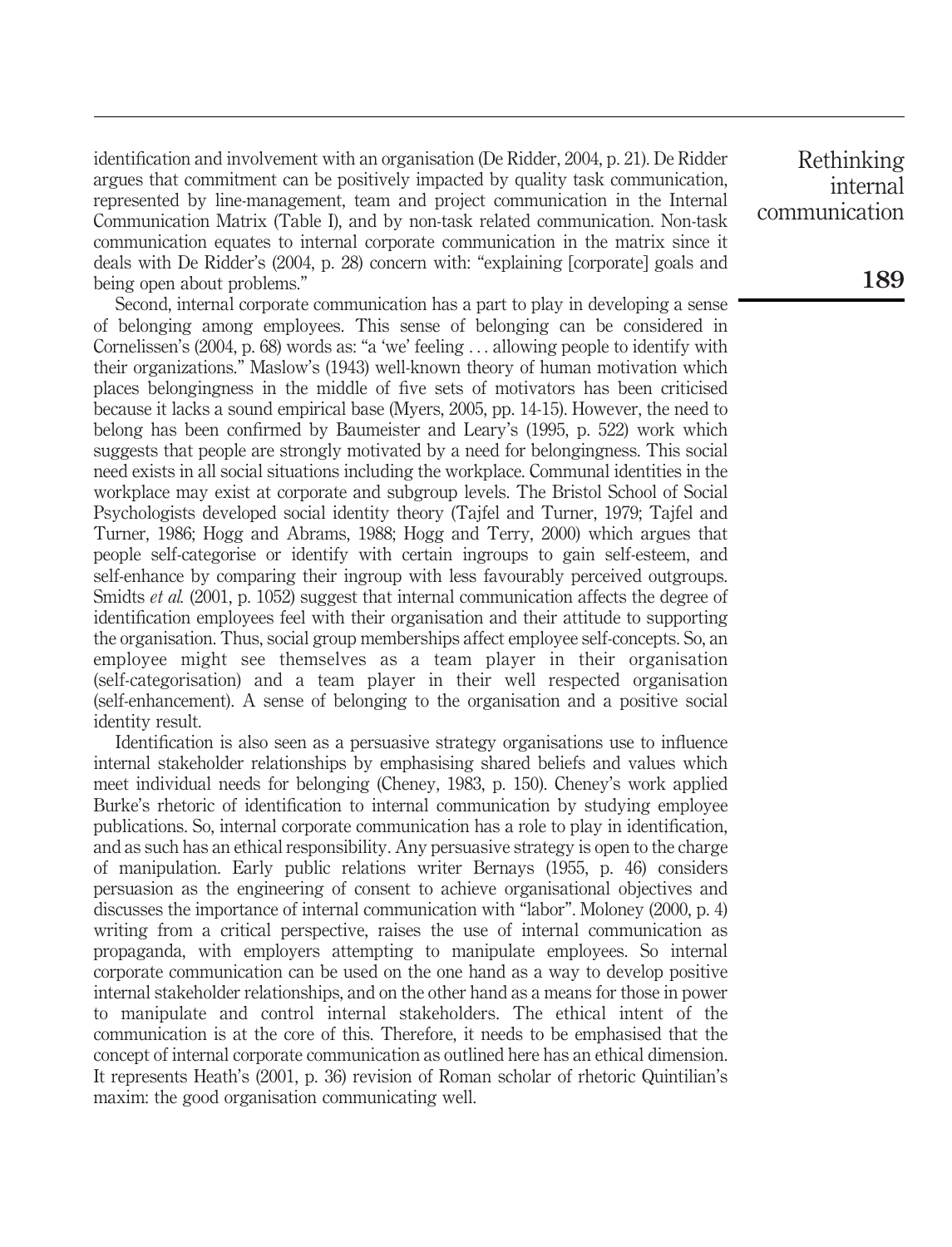Third, awareness of environmental change and fourth, understanding of how it impacts on evolving organisational aims are important goals of internal corporate communication. Previous research has argued that excellent organisations are characterised by symmetrical two-way communication but that one-way communication can be considered symmetrical in essence:

... mediated communication can be symmetrical as long as it addresses the needs of employees to make sense of how they fit into the organization, to communicate openly with top management about plans and policies, and to understand the activities of the organization in the outside environment (Grunig et al., 1992, p. 569).

However, to be truly symmetrical, it would seem necessary for organisations to go further than explaining their activities in the external environment. They need to communicate opportunities and challenges in the external environment so that employees have a clearer understanding of ongoing changes in the organisation's environment.

Internal communication takes place in the context of organisational environments that are dynamic in nature, are subject to change and can be analysed at three environmental levels: macro, micro and internal (Palmer and Hartley, 2002, pp. 7-29). Since, organisations are operating within a dynamic environment, and commentators see the rate of change as "considerable" over the past two decades (Cornelissen, 2004, p. 42) internal corporate communication must be designed to develop awareness of changes in the organisation's environment. Changes in the macro, micro and internal environment result in the need for change in the organisation. Instead of employees being left with no option but to think, "Oh no, here we go, the top brass have changed their minds again," effective internal corporate communication should enable understanding of the relationship between ongoing changes in the environment and the consequent requirement to review strategic direction. Thus, employees develop understanding of the evolving aims of the organisation. Building employee understanding of strategic direction contributes to developing commitment (Foreman, 1997, p. 24; Asif and Sargent, 2000, p. 300; De Ridder, 2004, p. 20).

The four goals of internal corporate communication are interrelated. De Ridder (2004, p. 20) argues that good quality, effective task communication is crucial to creating commitment while good quality non-task communication is vital to creating trust. Literature on the role of trust in internal communication has been subject to recent in-depth review by Sparrow and Cooper (2003, pp. 2-3, 99, 103) who emphasise its role as a dimension in the social climate of organisations, highlight the role of trust as a precursor to commitment, and note that low levels of trust are associated with poor communication. This could imply that quality communication creates trust, that trust is an aspect of social climate and that consequently, communication creates climate. On the other hand, it could imply that trust creates quality communication. Either way, non-task internal corporate communication would seem to have a role to play in developing employee commitment and trust. It could be argued that communication leads to trust and understanding of strategic direction. If internal stakeholders do not understand their organisation's strategic direction, they cannot be committed to it and may be reluctant to trust it or their senior managers. Taken together, the four goals equate to an overall objective of engaging employees with their jobs and their organisations.

190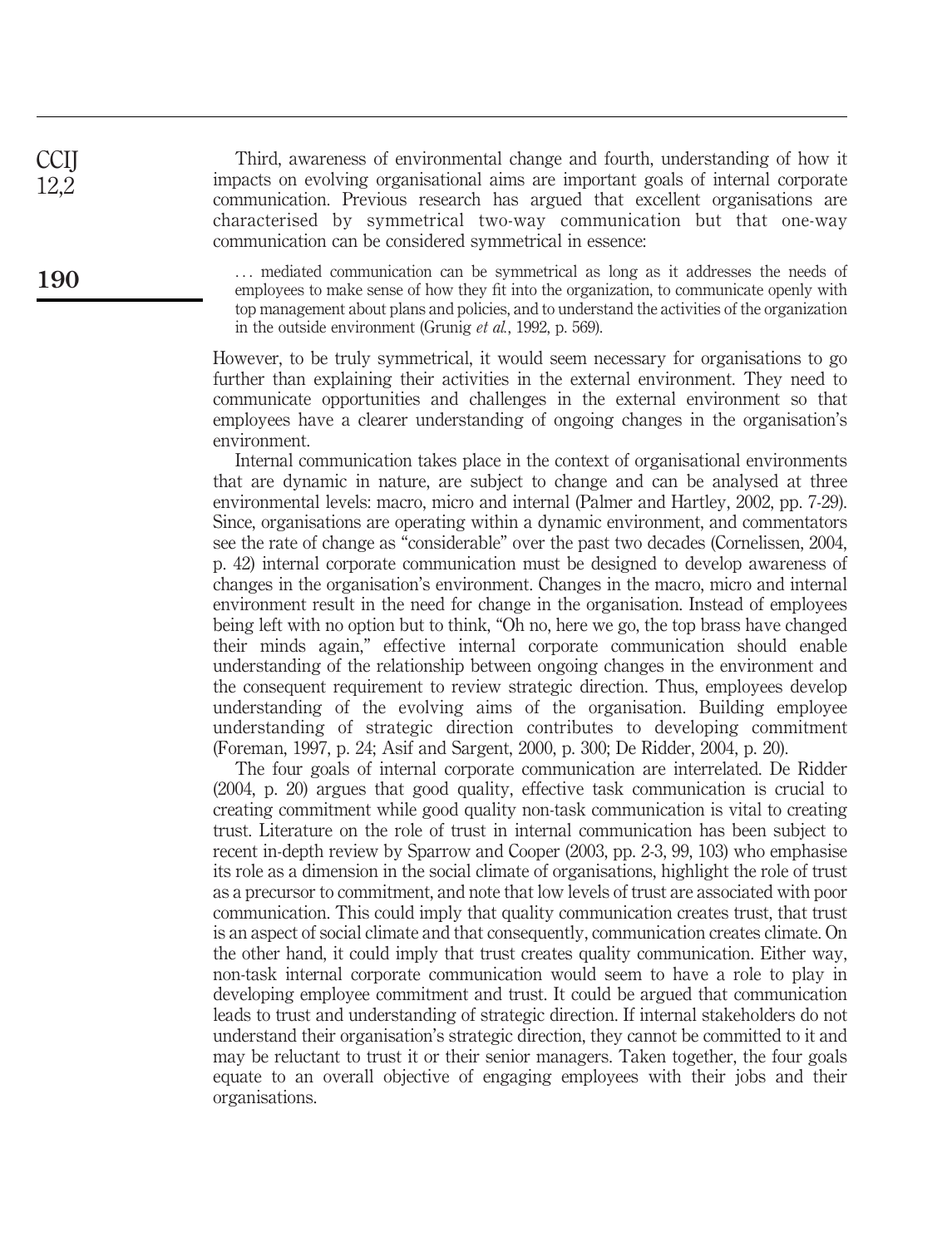Context of internal communication: external and internal environment The concept of internal corporate communication (Figure 3) takes a stakeholder theory approach. It needs to be understood as being positioned within an environment that is shared with the all the dimensions of internal communication outlined in the Internal Communication Matrix. This context represents the atmosphere, social or communication climate within the organisation and the external environment. The nature of the external environment will therefore be considered next, followed by consideration of the internal environment and communication climate.

Freeman (1984) emphasises the need for internal stakeholders to be considered in the context of their external environment. The external environment consists of macro-environment forces (political, economic, social, technological, environment and legal) which affect all organisations in a particular sector. Micro-environment forces (customers, suppliers, intermediaries, competitors) which are closer to the organisation have a particular impact upon it (Ginter and Duncan, 1990; Johnson and Scholes, 1999; Palmer and Hartley, 2002).

The internal environment involves the organisation's structure, processes, culture and subcultures, organisation behaviour such as management and leadership style, employee relations and internal communication (Schein, 1984; Handy, 1985; Palmer and Hartley, 2002). Organisational culture is represented by symbols, heroes, rituals, values and practices (Hofstede *et al.*, 1990, p. 313) or a cultural web surrounding the organisation's paradigm constructed of stories, symbols, power, organisation, controls, rituals and routines (Johnson and Scholes, 1999, p. 73). Organisational culture is defined by Schein (1984, p. 262) as:

... the pattern of basic assumptions that a given group has invented, discovered, or developed in learning to cope with its problems of external adaptation and internal integration, and that have worked well enough to be considered valid, and, therefore, to be taught to new members as the correct way to perceive, think, and feel in relation to those problems.

Puchan et al. (1997, p. 79) summarise views of organisational culture as Dawson's "shared values and beliefs" Holfstede's "collective programming of the mind" and Bower's "the way we do things here."

The internal environment generates the atmosphere or climate in which communication occurs (Anderson and West, 1998; Smidts et al., 2001; Chen and Lin, 2004; Dackert et al., 2003). Influences such as culture, attitude to conflict management and communication systems affect the nature or quality of the communication climate (Handy, 1985, pp. 185, 222). Climate is influenced by psychological (individual level) and organisational (shared psychological) contracts (Rousseau, 1995; Smidts et al., 2001, p. 1052). Climate could be described as the dynamic environment in which communication takes place. Grunig *et al.* (1992, p. 551) define it as "employee" perceptions of what an organization is like." Smidts et al. (2001, p. 1053) discuss the quality of communication climate and argue that positive communication climates increase employee identification with the organisation. These authors distinguish levels in the communication climate including top (or strategic) management, supervisors (line management) and colleagues (peers). These communication levels (top-management, supervisor and colleague) link to the corporate, line management, and team or project communication elements in the Internal Communication Matrix (Table I) and represent distinct groups of internal stakeholders. It follows that,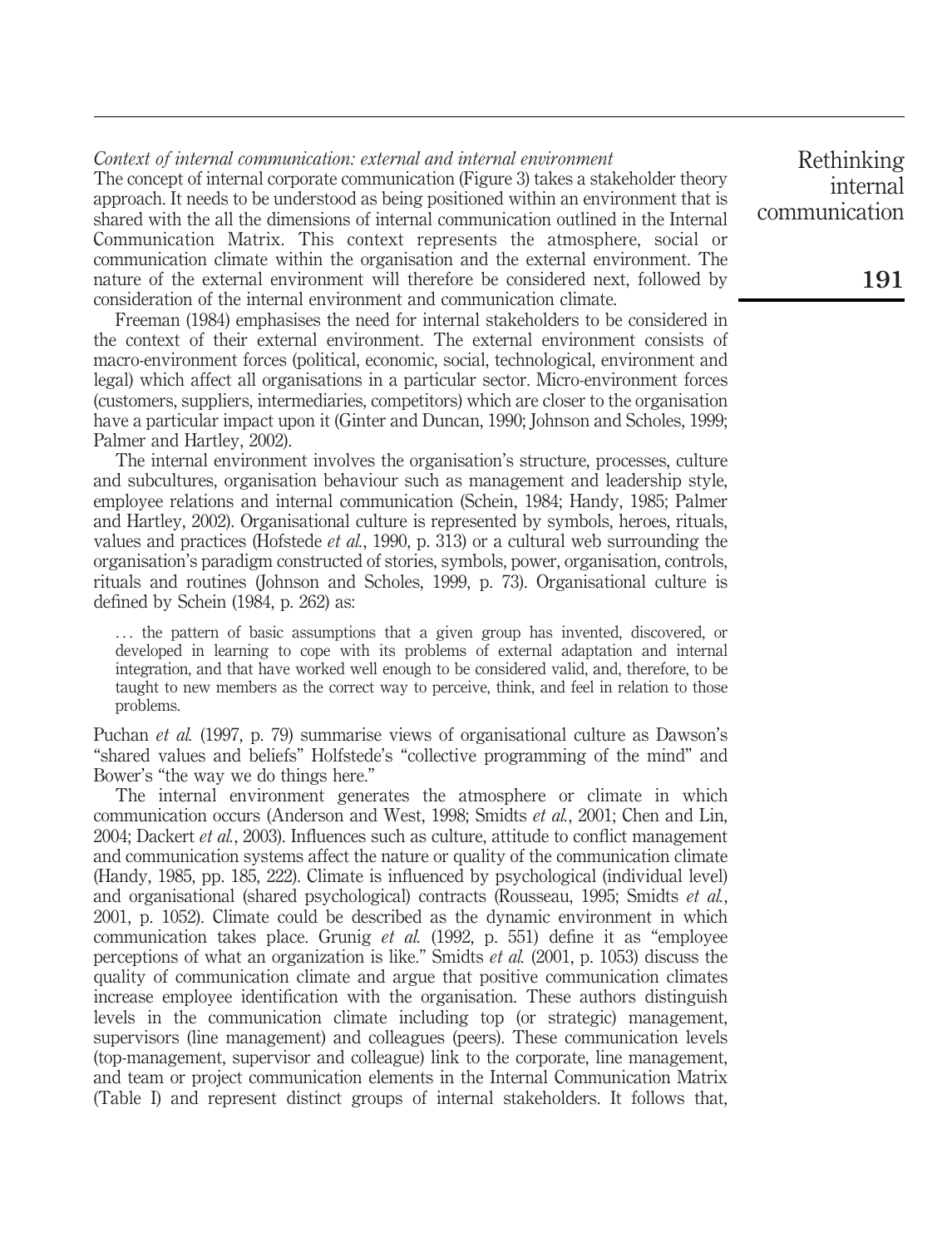different perceived communication climates may exist within the same organisation for the four internal communication dimensions proposed here.

So, internal communication takes place in a communication climate influenced by corporate culture. At the same time, internal communication influences corporate culture since it represents the culture. Internal line management communication sets out controls and routines (performance and appraisal meetings). Internal team and group communication passes on stories and rituals (how past projects were implemented, regular meetings, whether people routinely e-mail a colleague in the next office rather than call into talk to them). Internal corporate communication channels, like newsletters or podcasts, portray culture by communicating corporate stories (how we influenced government policy) celebrating heroes (an award winning employee) and facilitating rituals (get your tickets for our company's 40th anniversary party). In the same vein, they may provide cultural cues in photographs (managers in suits portraying a formal dress code, casual trousers and knitted tops portraying an informal dress code).

The position of internal corporate communication within overall internal communication is shown in Figure 4. All the types of communication represented in this diagram are interrelated. Internal stakeholders are party to external communication and vice versa (Morsing, 2006). However, separating out types and dimensions of communication as discussed in this paper is necessary to enable in-depth analysis. Such analysis is necessary if managers are to tackle the challenges of achieving effective communication and engaging employees in the workplace.

### **Conclusions**

The paper concludes with a summary of the concepts proposed and their theoretical implications, an overview of potential management implications and suggestions for further research.



#### Figure 4.

The position of internal corporate communication within integrated corporate communication

**CCII** 12,2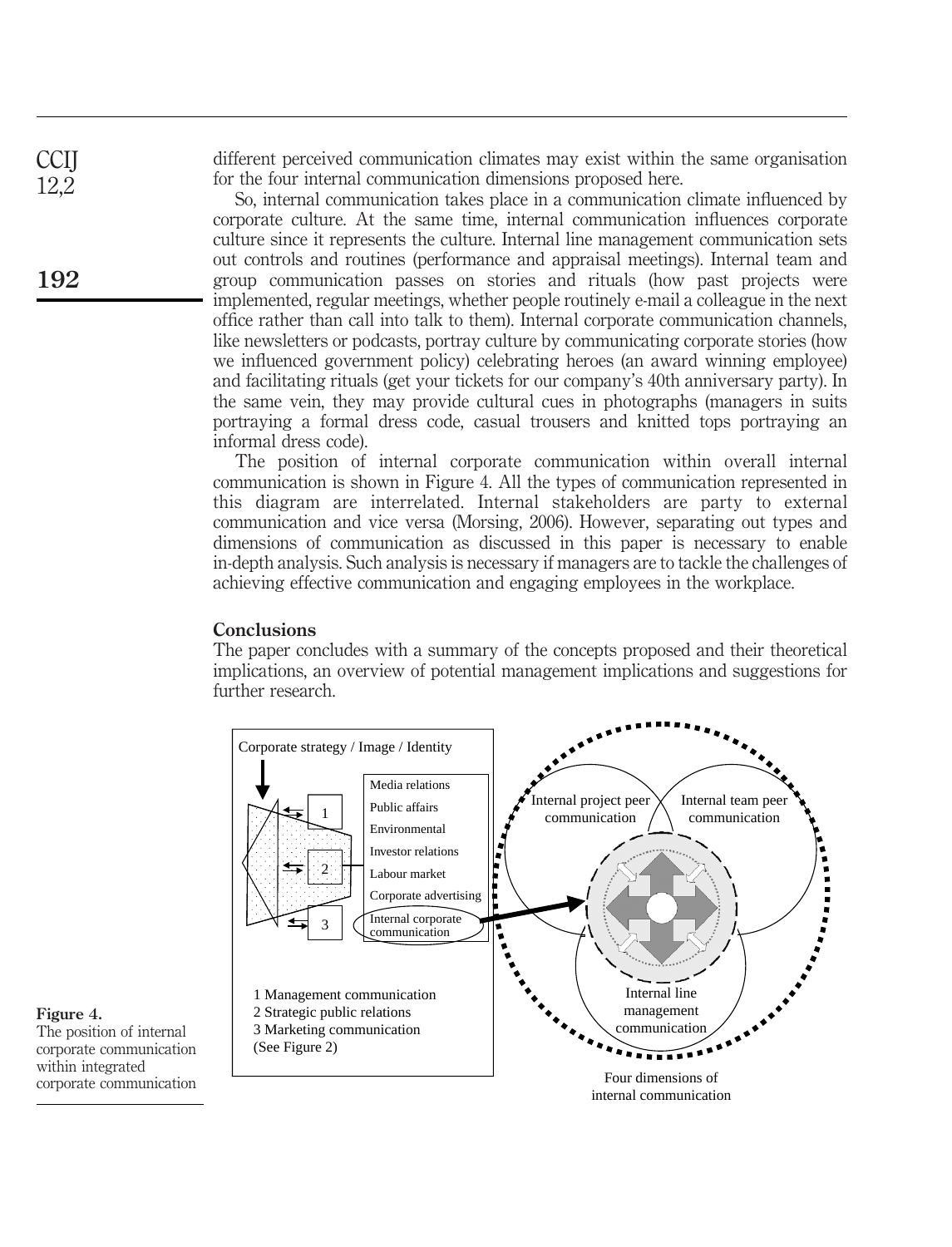This paper makes a conceptual contribution to internal communication theory. It reflects on the nature, scope and focus of internal communication. It considers the relationship of internal communication to the corporate communication school of thought (Figures 1 and 2) and breaks the definition loop identified earlier to define it as the strategic management of interactions and relationships between stakeholders within organisations across a number of interrelated dimensions including, internal line manager communication, internal team peer communication, internal project peer communication and internal corporate communication. It takes a stakeholder approach to broaden the internal communication concept as summarised in the Internal Communication Matrix (Table I). This multi-dimensional approach is significant since it broadens previous approaches. It proposes the concept of internal corporate communication (Figure 3), sets out its goals and context, and emphasises its interconnectedness with the internal and external environments. Finally, the paper highlights the interrelationships between all forms of internal and external communication (Figure 4). This theoretical contribution is significant as it addresses calls for discussion and definition of internal communication (Kitchen and Daly, 2002, p. 49), for theory on its mandates, scope and focus (Forman and Argenti, 2005, p. 257) and to counteract the tendency to treat employees as "a single public" (L'Etang, 2005, p. 522). It does this by conceptualising a multidimensional stakeholder approach to internal communication.

The Internal Communication Matrix provides a typology of internal communication. The matrix may be useful to academics and practitioners as an analytical tool with which to classify and examine internal communication. This may help in both the evaluation of internal communication, its strategic planning and in internal situational analysis. This tool may be of use when planning internal communication strategies as it prompts managers to think about different internal stakeholder groups in relation to four dimensions of internal communication. For example, managers with a strategic objective of increasing all employees' awareness of the need to improve safety (perhaps prompted by new external regulations) may use internal corporate communication to communicate safety policy by means of articles in employee newsletters and e-zines. Additionally, they may use internal line management communication to include safety information in a core brief for dissemination by team leaders in team briefings, with time for team discussion (team peer communication). Additionally, they may ask project groups to consider safety issues at future project meetings (project peer communication). In this way, all four dimensions are systematically considered and effectively utilised in strategic internal communication.

Corporate communication managers may find the internal corporate communication concept useful when communicating with all employees. It is defined as communication between an organisation's strategic managers and its internal stakeholders, designed to promote commitment to the organisation, a sense of belonging to it, awareness of its changing environment and understanding of its evolving aims. This concept may help them to focus on the goals of promoting positive commitment and a sense of belonging. The concept entails responsibility to consider the organisation's internal and external environments and to communicate ethically. If corporate communication managers are to achieve awareness of changing environmental influences and understanding of consequent changes to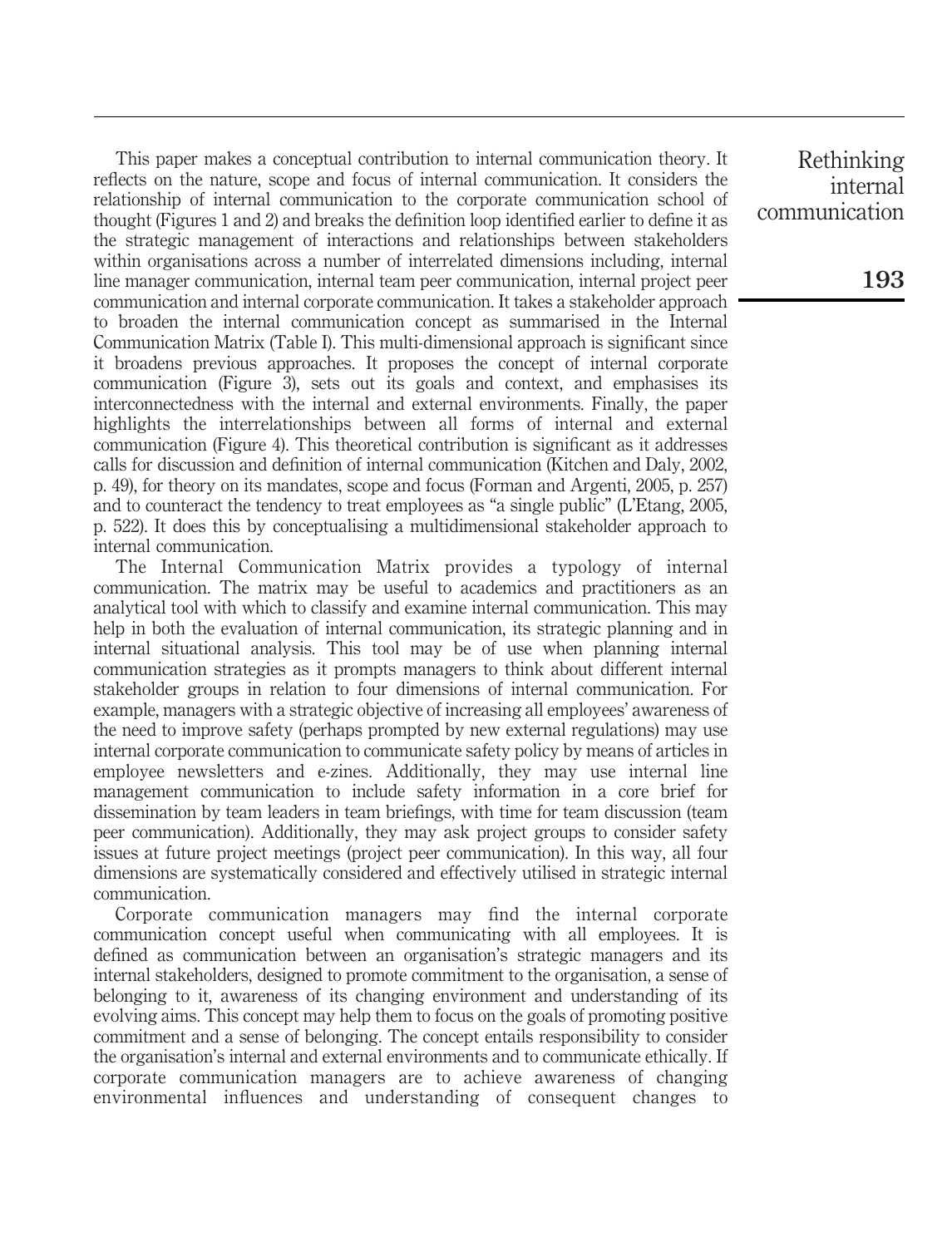organisational aims, they need to be able to evaluate the results of internal and external situational analysis. This has consequences for the education of corporate communicators.

The internal communication stakeholder approach offers managers and researchers a useful way to analyse communication audit and internal communication satisfaction survey findings, thus contributing to internal situational analysis. Instead of collecting data from a uni-dimensional internal communication perspective, they could usefully explore data on the four dimensions of internal communication. For example, an organisation may find that there is a high degree of satisfaction with internal corporate communication and peer project internal communication, but less satisfaction with line management internal communication and this would be a useful area for further research. This has implications concerning the design of internal communication research instruments. Additionally, managers need empirical work to help inform internal corporate communication strategy with insights about internal stakeholders' needs and preferences for communication content and media.

The ideas represented by the Internal Communication Matrix and the concept of internal corporate communication presented here are theoretical and require empirical exploration. Both communication and management are vital to all aspects of organisations and the strength of the corporate communication movement is that it emphasises the intrerelatedness of communication within and outside organisations. It reminds theorists and practitioners of the need to think in terms of integrated communication. At the same time, the Matrix highlights the need to identify the dimensions being integrated. Internal corporate communication holds particular promise as a focus for corporate communication research.

Communication models and theory may represent useful ways of depicting communication, but they can seldom capture the complexity of reality. Nonetheless, Lewin's (1945, p. 129) maxim "nothing is as practical as a good theory" holds true in the field of corporate communication. It follows that corporate communication scholars should strive to develop theory with useful practical implications. So, this paper attempts to help organisations improve internal communication by proposing theory that might improve internal communication practice and assist strategic managers to engage employees.

#### Note

1. Corporate: It is worth noting that some writers use the term "corporate" exclusively in relation to for-profit business, while others see it as applicable to all organisations. Here it is used in a similar way to Varey and White (2000, p. 10) and van Riel (1995, p. 26) to signify the organisational body or whole social entity and is thus seen as applicable to any organisation, including not-for-profit organisation communication.

#### References

- Anderson, N.R. and West, M.A. (1998), "Measuring climate for work group innovation: development and validation of the team climate inventory", Journal of Organizational Behavior, Vol. 19 No. 3, pp. 235-58.
- Argenti, P.A. (1996), "Corporate communication as a discipline", Management Communication Quarterly, Vol. 10 No. 1, pp. 73-97.
- Asif, S. and Sargeant, A. (2000), "Modelling internal communication in the financial services sector", *European Journal of Marketing*, Vol. 34 Nos 3/4, pp. 299-317.

194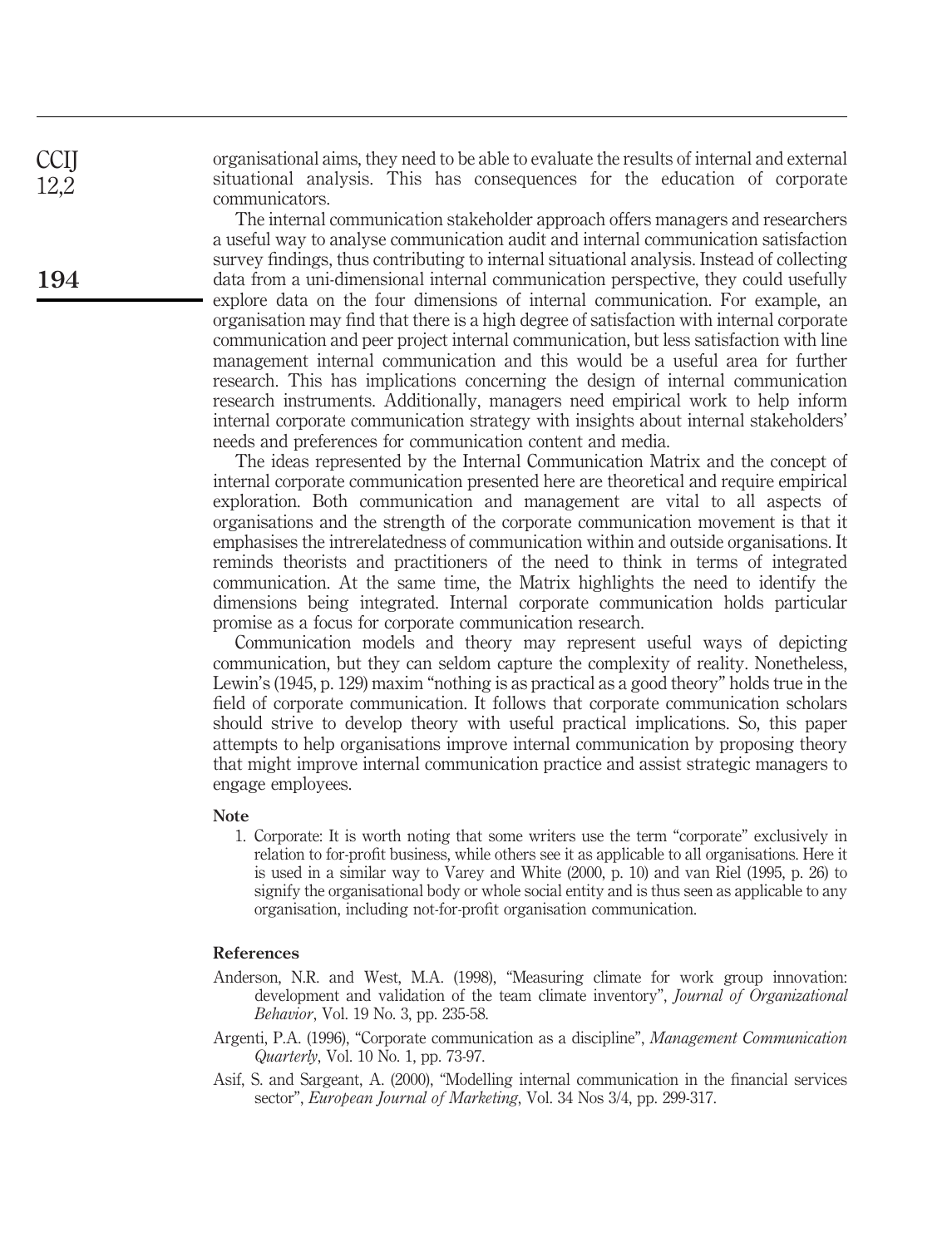Baumeister, R.E. and Leary, M.R. (1995), "The need to belong: desire for interpersonal attachment as a fundamental human motivation", Psychological Bulletin, Vol. 17, pp. 497-529, p. 423.

Bernays, E. (Ed.) (1955), The Engineering of Consent, University of Oklahoma Press, Norman, OK.

Bernstein, D. (1984), Corporate Image and Reality, Holt Rinehart and Winston, Eastbourne.

- Chen, C.J. and Lin, B.W. (2004), "The effects of environment, knowledge attribute, organizational climate, and firm characteristics on knowledge sourcing decisions",  $R \& D$  Management, Vol. 2 No. 34, pp. 137-46.
- Cheney, G. (1983), "The rhetoric of identification and the study of organizational communication", Quarterly Journal of Speech, Vol. 69, pp. 143-58.
- Cheney, G. and Christensen, L. (2001), "Organizational identity linkages between internal and external communication", in Jablin, F.M. and Putnam, L.L. (Eds), The New Handbook of Organizational Communication, Sage, Thousand Oaks, CA.
- Clampitt, P. (2000), "The questionnaire approach", in Hargie, O. and Tourish, D. (Eds), Handbook of Communication Audits for Organisations, Routledge, London.
- Cornelissen, J. (2004), Corporate Communications Theory and Practice, Sage, London.
- Cozier, Z. and Witmer, D. (2001), "The development of a structuration analysis of new publics in an electronic environment", in Heath, R.L. (Ed.), Handbook of Public Relations, Sage, Thousand Oaks, CA, pp. 615-23.
- Dackert, I., Jackson, P.R., Brenner, S. and Johansson, C.R. (2003), "Eliciting and analysing employees' expectations of a merger", *Human Relations*, Vol. 56 No. 6, pp. 705-25.
- De Ridder, J. (2004), "Organisational communication and supportive employees", Human Resource Management Journal, Vol. 14 No. 3, pp. 20-31.
- Deetz, S. (2001), "Conceptual foundations", in Jablin, F.M. and Putnam, L.L. (Eds), The New Handbook of Organizational Communication, Sage, Thousand Oaks, CA.
- Dolphin, R.A. (2005), "Internal communications: today's strategic imperative", Journal of Marketing Communications, Vol. 11 No. 3, pp. 171-90.
- Dozier, D.M., Grunig, L.A. and Grunig, J.E. (1995), *Manager's Guide to Excellence in Public* Relations and Communication Management, Lawrence Erlbaum, Mahwah, NJ.
- Fill, C. (1999), Marketing Communications, 2nd ed., Prentice-Hall, Hemel Hempstead.
- FitzPatrick, L. (2004), "Trusting the communicators", Profile, July/August, CIPR.
- Foreman, S. (1997), "IC and the healthy organization", in Scholes, E. (Ed.), Handbook of Internal Communication, Gower, Aldershot.
- Forman, J. and Argenti, P.A. (2005), "How corporate communication influences strategy implementation, reputation and the corporate brand: an exploratory qualitative study", Corporate Reputation Review, Vol. 8 No. 3, pp. 245-64.
- Frank, A. and Brownell, J. (1989), Organizational Communication and Behaviour: Communicating to Improve Performance, Holt, Rinehart and Winston, Orlando, FL.
- Freeman, R.E. (1984), Strategic Management: A Stakeholder Approach, Pitman, Boston, MA.
- Freeman, R.E. (1999), "Response: divergent stakeholder theory", The Academy of Management Review, Vol. 24 No. 2, pp. 233-6.
- Ginter, P.M. and Duncan, W.J. (1990), "Macroenvironmental analysis for strategic management", Long Range Planning, Vol. 23 No. 6, pp. 91-100.
- Grunig, J.E. and Hunt, T. (1984), *Managing Public Relations*, Harcourt Brace Jovanovich College Publishers, New York, NY.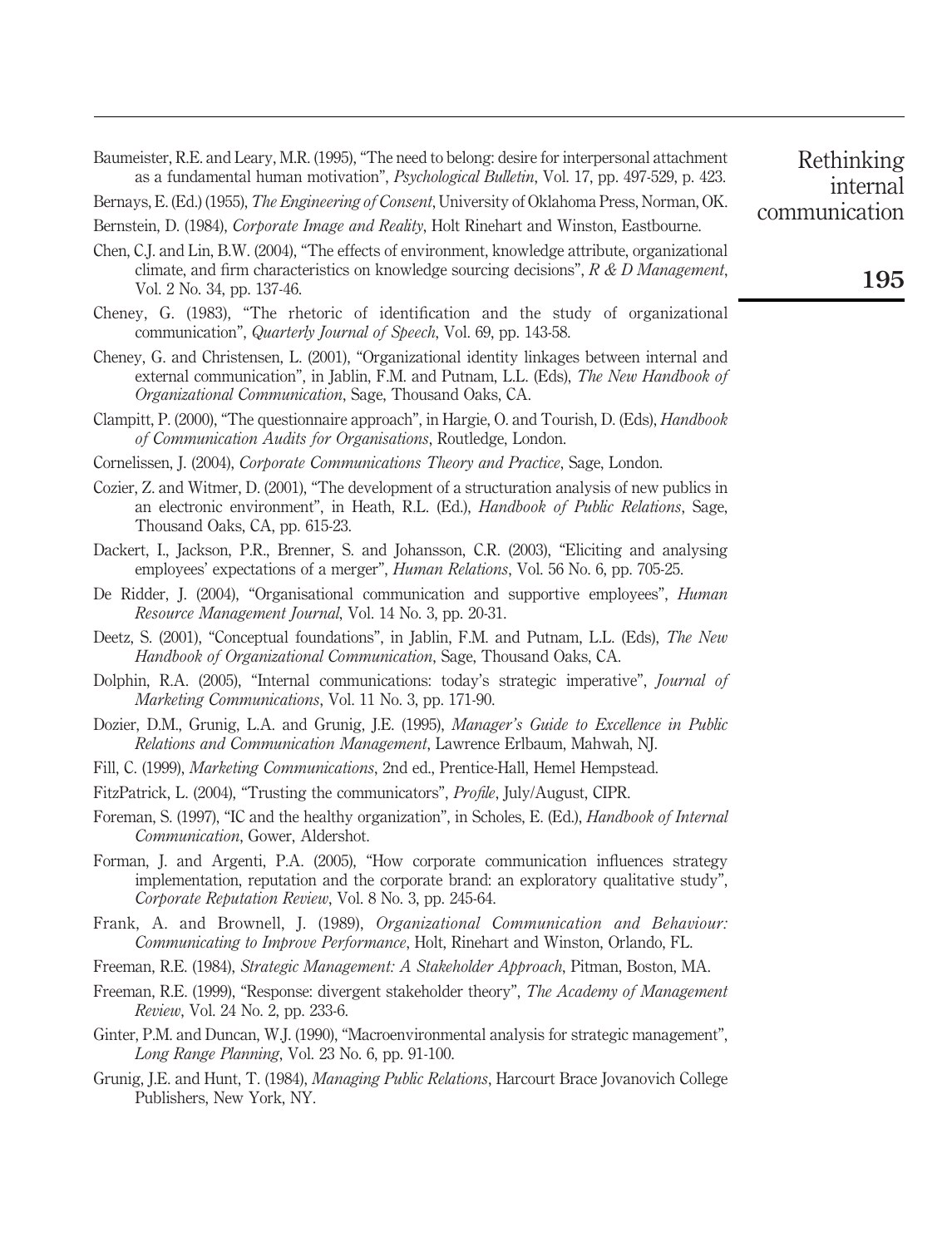| Grunig, J.E., Dozier, D.M., Ehling, W.P., Grunig, L., Repper, F.C. and White, J. (Eds) (1992),<br><i>Excellence in Public Relations and Communication Management</i> , Lawrence Erlbaum<br>Associates, Hillsdate, NJ.                     |
|-------------------------------------------------------------------------------------------------------------------------------------------------------------------------------------------------------------------------------------------|
| Grunig, L.A., Grunig, J.E. and Dozier, D.M. (2002), <i>Excellent Public Relations and Effective</i><br><i>Organizations</i> , Lawrence Erlbaum, Mahwah, NJ.                                                                               |
| Handy, C. (1985), <i>Understanding Organisations</i> , Penguin Books, London.                                                                                                                                                             |
| Hart, C. (1998), <i>Doing a Literature Review: Releasing the Social Science Research Imagination</i> ,<br>Sage, London.                                                                                                                   |
| Hart, C. (2001), <i>Doing a Literature Search: A Comprehensive Guide for the Social Sciences</i> , Sage,<br>London.                                                                                                                       |
| Heath, R.L. (Ed.) (2001), <i>Handbook of Public Relations</i> , Sage, Thousand Oaks, CA.                                                                                                                                                  |
| Hofstede, G., Neuijen, B., Ohayv, D.D. and Sanders, G. (1990), "Measuring organizational<br>cultures: a qualitative and quantitative study across twenty cases", Administrative Science<br><i>Quarterly</i> , Vol. 35 No. 2, pp. 286-316. |
| Hogg, M.A. and Abrams, D. (1988), Social Identifications: A Social Psychology of Intergroup<br><i>Relations and Group Processes, Routledge, London.</i>                                                                                   |
| Hogg, M.A. and Terry, D.J. (2000), "Social identity and self-categorization processes in<br>organizational contexts", <i>The Academy of Management Review</i> , Vol. 25 No. 1, pp. 121-40.                                                |
| Jackson, P.R. (2004), "Ethical work practices, communication and organisational commitment:                                                                                                                                               |

Grunig, J.E. and Repper, F. (1992), "Strategic management, publics and issues", in Grunig, J. (Ed.), Excellence in Public Relations and Communication Management, Lawrence Erlbaum,

Hillsdate, NJ, pp. 117-57.

- ethics as the ordinary embodiment of organisational identity", Ethical Space: The International Journal of Communication Ethics, Vol. 1 No. 2, pp. 23-9.
- Jefkins, F. (1988), Public Relations Techniques, Heinemann Professional Publishing, London.
- Johnson, J. and Scholes, K. (1999), Exploring Corporate Strategy, 5th ed., Prentice-Hall, Hemel Hempstead.
- Jones, T.M. (1995), "Instrumental stakeholder theory: a synthesis of ethics and economics", The Academy of Management Review, Vol. 20 No. 2, pp. 404-37.
- Kalla, H.A. (2005), "Integrated internal communications: a multidisciplinary perspective", Corporate Communications: An International Journal, Vol. 10 No. 4, pp. 302-14.
- Kitchen, P. and Daly, F. (2002), "Internal communication during change management", Corporate Communications: An International Journal, Vol. 7 No. 1, pp. 46-53.
- Kress, N. (2005), "Engaging your employees through the power of communication", Workspan, Vol. 48 No. 5, pp. 26-36.
- L'Etang, J.L. (2005), "Critical public relations: some reflections", Public Relations Review, Vol. 31, pp. 521-6.
- Lengel, R. and Daft, R. (1988), "The selection of communication media as an executive skill", The Academy of Management Executive, Vol. 11 No. 3, pp. 225-32.
- Lewin, K. (1945), "The Research Centre for Group Dynamics a Massachusetts Institute of Technology", Sociometry, Vol. 8 No. 2, pp. 126-36.
- McElreath, M. (1996), Managing Systematic and Ethical Public Relations Campaigns, 2nd ed., Brown & Benchmark, Madison, WI.
- Maslow, A.H. (1943), "A theory of human motivation. Psychological review", in Clark, H., Chandler, J. and Berry, J. (Eds), Organisation and Identities: Text and Readings in Organisational Behaviour,Vol. 50, Chapman & Hall, London, pp. 106-23.

CCIJ 12,2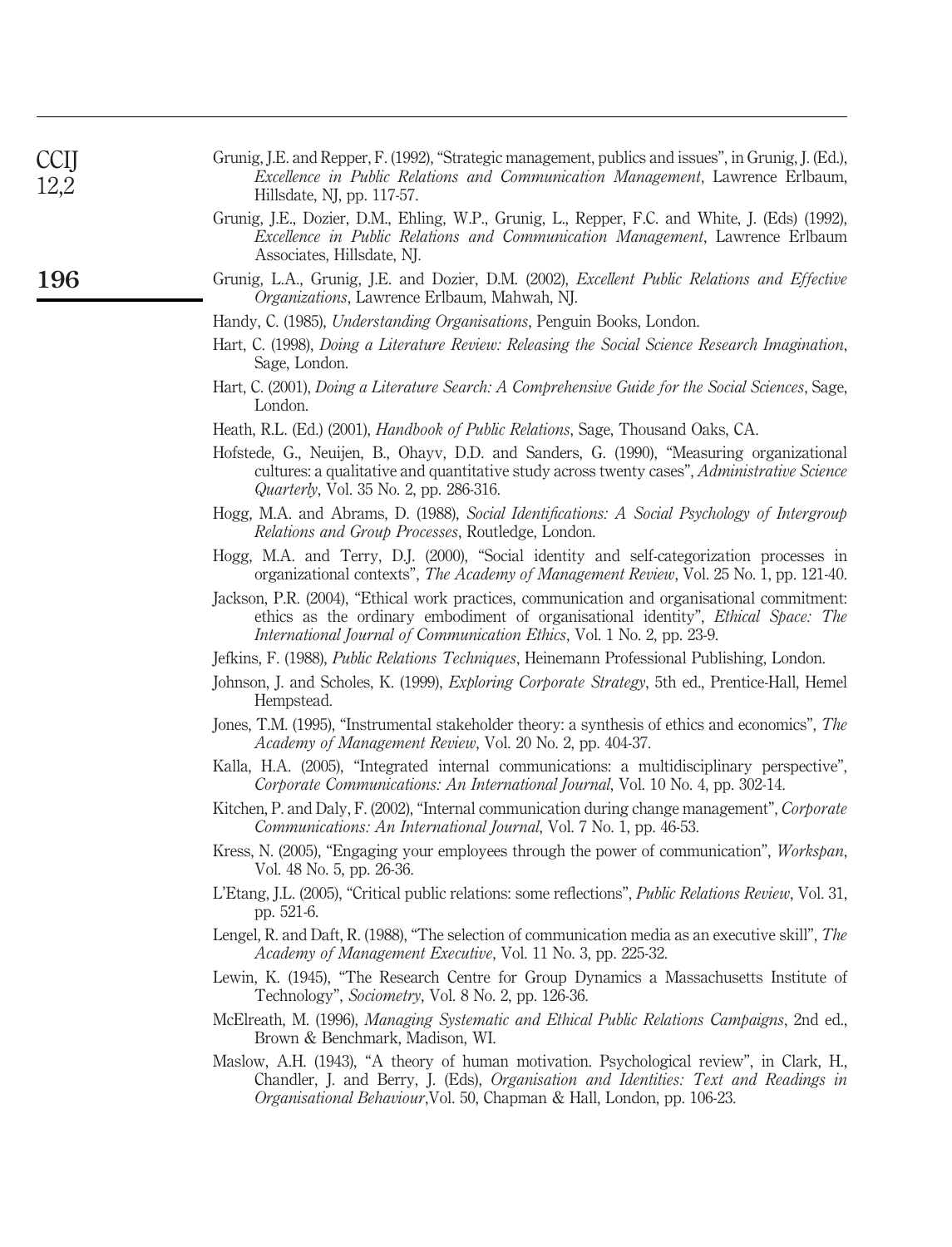|  |  |  | Meyer, J.P. and Allen, N.J. (1997), <i>Commitment in the Workplace: Theory, Research an</i> |  |  |  |
|--|--|--|---------------------------------------------------------------------------------------------|--|--|--|
|  |  |  | <i>Application</i> , Sage, Thousand Oaks, CA.                                               |  |  |  |

- Miller, K. (1996), "Who are we and what are we doing?", *Management Communication Quarterly*, Vol. 10 No. 1, pp. 3-4.
- Miller, K. (1999), Organizational Communication, 2nd ed., Wadsworth Publishing, Belmont, CA.
- Moloney, K. (2000), Rethinking Public Relations: The Spin and the Substance, Routledge, London.
- Morsing, M. (2006), "Corporate social responsibility as strategic auto-communication: on the role of external stakeholders for member identification", Business Ethics: A European Review, Vol. 15 No. 2, pp. 171-82.
- Mumby, D.K. and Stohl, C. (1996), "Disciplining organizational studies", Management Communication Quarterly, Vol. 10 No. 1, pp. 50-72.
- Myers, D.G. (2005), Social Psychology, 8th ed., McGraw-Hill, New York, NY.
- Palmer, A. and Hartley, B. (2002), The Business Environment, 4th ed., McGraw-Hill, Maidenhead.
- Parsons, P.J. (2004), Ethics in Public Relations, a Guide to Best Practice, Institute of Public Relations, Kogan Page, London.
- Profile (2006), "Workplace inefficiency link to communications", Profile, No. 56.
- Puchan, H., Pieczka, M. and L'Etang, J. (1997), "The internal communication context", in Kitchen, P. (Ed.), Public Relations: Principles and Practice, International Thomson Business Press, London.
- Quirke, B. (2000), Making the Connections; Using Internal Communication to Turn Strategy into Action, Gower, Aldershot.
- Ranchhod, A., Guraun, C. and Lace, J. (2002), "On-line messages: developing an integrated communications model for biotechnology companies", Qualitative Market Research: An International Journal, Vol. 5 No. 1, pp. 6-18.
- Reinsch, N.L. (1996), "Business communication: present, past, and future", Management Communication Quarterly, Vol. 10 No. 1, pp. 27-49.
- Robertson, S. (2004), "EU internal comms directive looms", PR Week, 16 July, p. 17.
- Rousseau, D.M. (1995), Psychological Contracts in Organisations: Understanding Written and Unwritten Agreements, Sage, Thousand Oaks, CA.
- Saks, A.M. (2006), "Antecedents and consequences of employee engagement", Journal of Managerial Psychology, Vol. 21 No. 7, pp. 600-19.
- Schein, E.H. (1984), "Coming to a new awareness of organizational culture", Sloan Management Review, Vol. 25 No. 2, Reprinted in Schein, E.H. (1987) (Ed.) The Art of Managing Human Resources, Oxford University Press, New York, NY.
- Scholes, E. (1997), Handbook of Internal Communication, Gower, Aldershot.
- Smeltzer, L.R. (1996), "Communication within the manager's context", *Management* Communication Quarterly, Vol. 10 No. 2, pp. 5-26.
- Smidts, A., Pruyn, A. and van Riel, C. (2001), "The impact of employee communication and perceived external prestige on organizational identification", Academy of Management Journal, Vol. 49 No. 5, pp. 1051-62.
- Sparrow, P. and Cooper, C.L. (2003), The Employment Relationship, Butterworth Heinemann, Oxford.
- Stauss, B. and Hoffmann, F. (2000), "Minimizing internal communication gaps by using business television", in Varey, R. and Lewis, B. (Eds), Internal Marketing Directions for Management, Routledge, London.

197

Rethinking internal